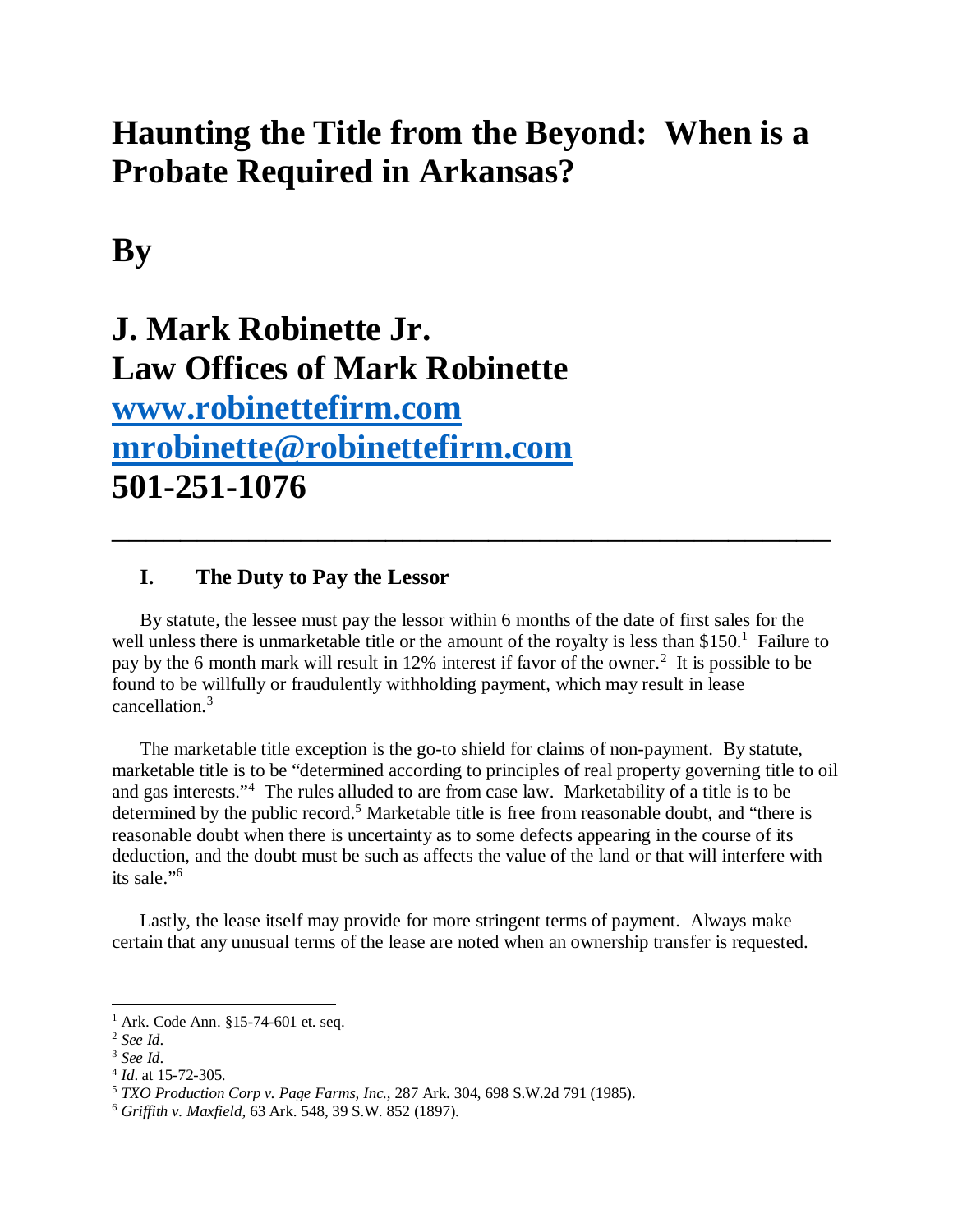## **II. The Intestate Owner**

#### **A. Who is Intestate?**

To begin, it is necessary to identify whether someone is, in fact, an intestate. One is generally said to be intestate when one dies without a will.<sup>7</sup> This, however, is an oversimplified definition of intestacy because intestacy can encompass more than just those dying without a will. In Arkansas, one is intestate for failing to probate the will within the 5 year statute of limitation,<sup>8</sup> not disposing of all property in the will,<sup>9</sup> leaving a child out of a will,<sup>10</sup> and as to nonresidents with valid probates in other states, they are intestate relative to their Arkansas real property until somebody conducts an ancillary probate in Arkansas.<sup>11</sup>

These are general statements, and there are some important finer points about the statute of limitations to probate a will to address. Prior to 1949, there was no statute of limitation for probating a will. With the passage of Act 140 of 1949, the legislature imposed a 5 year statute of limitations on all wills, both of residents and non-residents. The legislature amended the law with Act 166 of 1963, which added the provision in the current that allows probate of the wills of non-residents at any time if already done so in their home jurisdiction. Cases interpreting the effect of these statutes create irreconcilable problems. It is clear that non-residents who died between 1949 and 1963 with a valid probate in their jurisdiction but no Arkansas probate are intestate with little hope of having their final wishes respected.<sup>12</sup> What happens to the unprobated will of a non-resident who died prior to the 1949 statute change is less certain. There is a 1951 case that allowed, in 1950, the probate of the will of a resident that died in 1935.<sup>13</sup> The court held that the 1949 statute change was prospective only and that the law applicable at the time of the deceased's death (1935) applied.<sup>14</sup> In 1961, the court, apparently oblivious to its prior holding, held that the will of a non-resident who died in 1923 offered for probate in 1959 was subject to the 1949 statute change (that is, the law had retrospective application) because the purpose of the law change was to clear titles.<sup>15</sup> It is not possible to conclusively determine that someone who died prior to 1949 with an unprobated will is an intestate. The only way to know for certain is to attempt to probate the will. Most likely, if there is no party that wishes to object, the court will accept the will into probate.

#### **B. Fundamentals of Intestate Succession**

Once it is established that a person is an intestate, title passes to the intestate's heir under the applicable Table of Descents.<sup>16</sup> Tables of Descents are statutory declarations directing the descent of the property of the intestate. The law of intestate succession in effect at the time of

<sup>7</sup> BLACK'S LAW DICTIONARY 369 (2nd Pocket ed. 2001).

<sup>8</sup> *See* ARK. CODE ANN. § 28-40-103(a). This is applies to Arkansas residents only.

<sup>9</sup> *Id.* at § 28-26-103

<sup>10</sup> *Id.* at § 28-39-407

<sup>11</sup> *See Id.* at § 28-9-203(c)(1) and *Cooper v. Tosco Corporation*, 272 Ark. 294, 613 S.W.2d 831 (1981).

<sup>12</sup> *See Delafield v. Lewis*, 299 Ark 50, 770 S.W.2d 659 (1989).

<sup>13</sup> *See Hudson v. Hudson*, 219 Ark. 211, 242 S.W.2d 154 (1951).

<sup>14</sup> *See Sims v. Schavey*, 234 Ark. 166, 351 S.W.2d 145 (1961).

<sup>15</sup> *Id.*

<sup>16</sup> ARK. CODE ANN. § 28-9-214.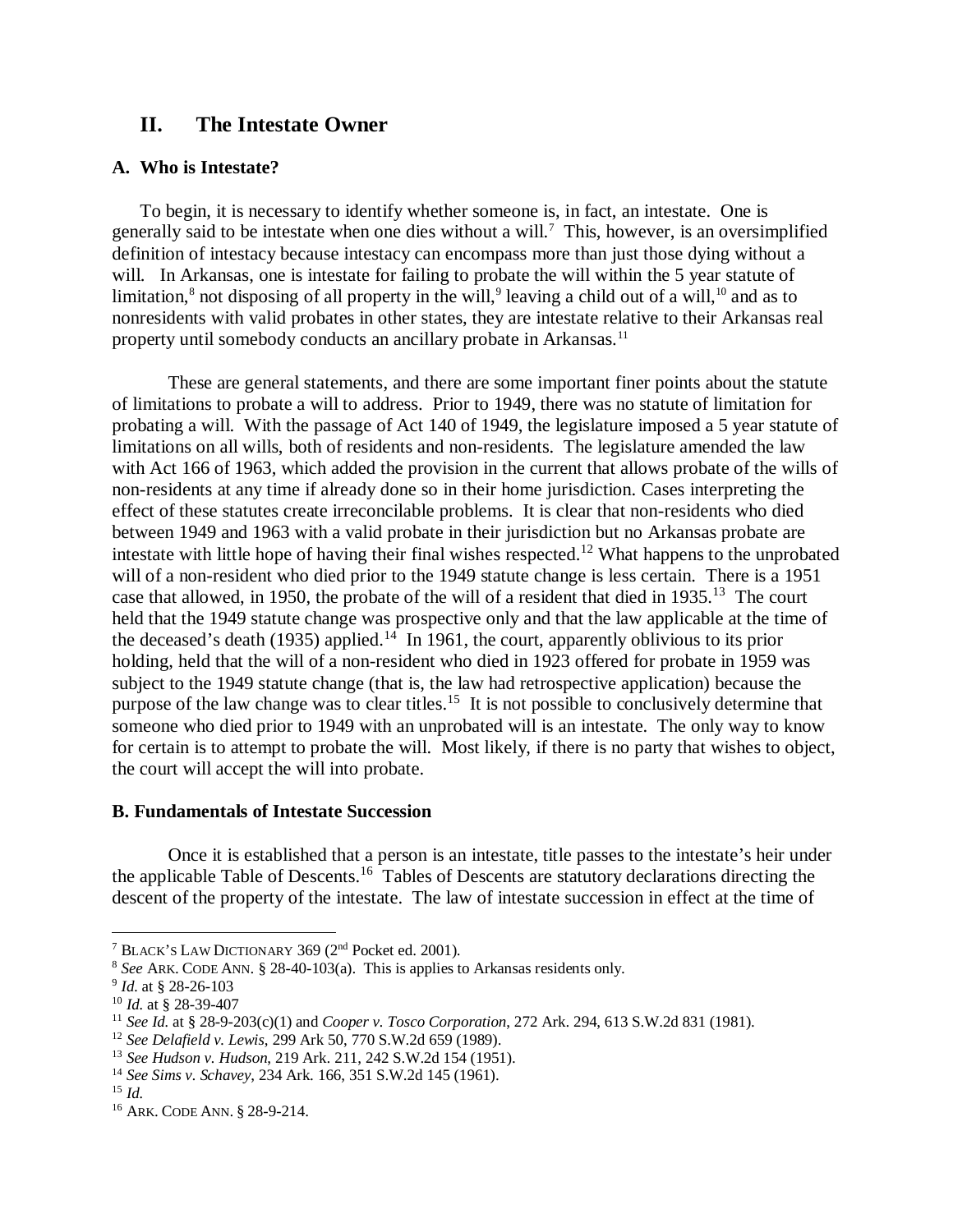the intestate's death governs.<sup>17</sup> Prior to discussing Arkansas Tables of Descents, the reader should be familiar with some basic terminology and principles that guide the flow of an intestate's property through a Table of Descents.

The first concept of intestacy is consanguinity. This term is a Latin-rooted word meaning "with blood." The English usage of the word essentially means "related by blood." At common law, consanguinity was the sole means to identify an intestate's heirs. A common teaching device to understand consanguinity is the Table of Consanguinity, pictured below.



Table of Consanguinity

As the arrows on the table indicate, the intestate's interest will descend down the table of consanguinity to the intestate's children and their descendants, or "issue." Issue is a synonym for the intestate's children and descendants of the intestate's children.<sup>18</sup> Should the intestate have no issue, the interest ascends back to the intestate's parents. If the parents are deceased, the intestate's interest jumps up to the next level of consanguinity—the intestate's siblings and their descendants. This process of moving down and up the table of consanguinity repeats until the nearest living relatives of the intestate emerge. Relatives beyond the line of an intestate's

<sup>17</sup> *See Wheeler v. Myers*, 330 Ark. 728, 956 S.W.2d 863 (1997).

<sup>18</sup> BLACK'S, infra note 1 at 373.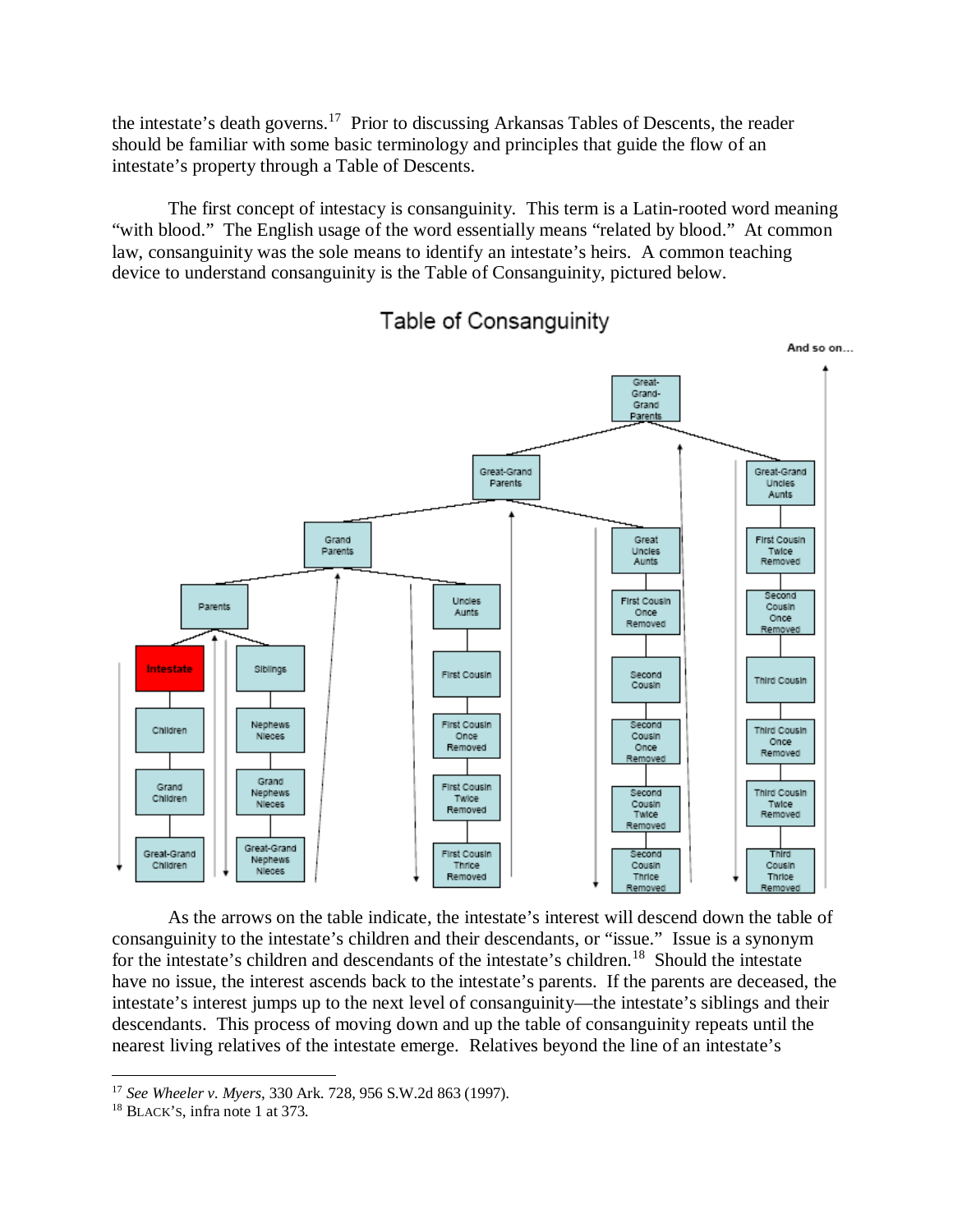grandparents are often called "laughing heirs" because in all likelihood, they did not personally know the intestate and "laugh all the way to the bank."<sup>19</sup> Many statutory schemes and the Uniform Probate Code seek to eliminate laughing heirs.<sup>20</sup> Arkansas's current scheme is not one of them, though it greatly reduces the already low probability of inheritance by laughing heirs by heavily favoring a surviving spouse. $^{21}$ 

Consanguinty provides a general direction of property flow, but it does not provide a means of dividing the intestate's property among the intestate's heirs. Property divides among the intestate's heirs by two legal concepts rooted in the Latin language: per capita and per stirpes. The term per capita literally means "by the person,"<sup>22</sup> while per stirpes means "by the line."<sup>23</sup> At common law and under Arkansas Statutes, per capita means that all members "of a class who inherit real or personal property from an intestate…related to an intestate in equal degree…will inherit the intestate's property in equal shares."<sup>24</sup> Per stirpes inheritance at common law and under Arkansas Statutes occurs when "the intestate is predeceased by one (1) or more person who would have been entitled to inherit from the intestate had such a person survived the intestate."<sup>25</sup> To illustrate per capita inheritance, if A dies intestate with children B, C, and D surviving him, then A's property passes as follows:



B, C, and D are members of a class who inherit real or personal property from an intestate in an equal degree, so they take their shares per capita

Now suppose that B, C, and D have a brother E who predeceased them but who left two children, F and G. In this instance, B, C, D, and E still take per capita, but E's share flows per stirpes to his children F and G, who are members of a class related in equal degree, so they take per capita. The following diagram depicts this scenario.

<sup>&</sup>lt;sup>19</sup> WILLIAM M. MCGOVERN, JR. AND SHELDON F. KURTZ, WILLS, TRUSTS AND ESTATES INCLUDING TAXATION AND FUTURE INTERESTS 59 (3d Edition Thomson-West 2004) (1987).

<sup>20</sup> *See Id.*

<sup>21</sup> *See* Exhibit A, *supra.* The only instance where collateral heirs are favored over a surviving spouse in the current Arkansas scheme is where the decedent had no issue and there is either no surviving spouse or a surviving spouse of less than 3 years.

<sup>22</sup> BLACK'S, *infra* note 1 at 522.

<sup>23</sup> *Id.* at 526.

<sup>24</sup> ARK. CODE ANN. § 28-9-204(1)(A).

<sup>&</sup>lt;sup>25</sup> *Id.* at § 28-9-205(a)(1).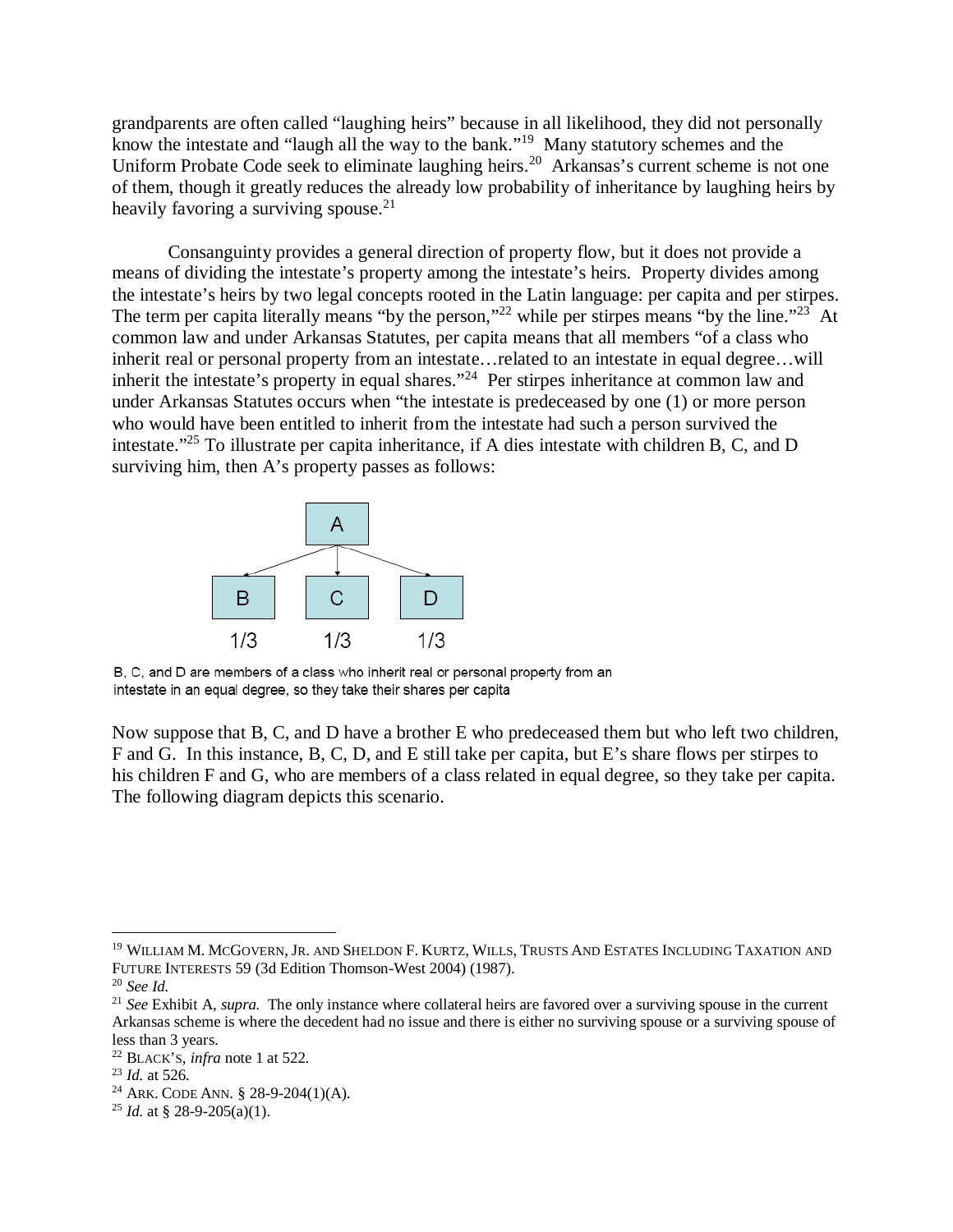

B, C, D, E are members of a class who inherit real or personal property from an intestate in an equal degree, so they take their shares per capita. F and G take from through their deceased parent per stirpes. Amongst themselves, F and G are members of the same class related to one another in equal degree, so they take per capita.

As final illustration of the concept, let us assume that F predeceased E and A, but left his children H, I, and J. In this case, H, I, and J take F's share per stirpes and it divides among them per capita. A depiction of this scenario follows.



B, C, D, E are members of a class who inherit real or personal property from an intestate in an equal degree, so they take their shares per capita. F and G take from through their deceased parent per stirpes. Amongst themselves, F and G are members of the same class related to one another in equal degree, so they take per capita. H, I, and J take per stirpes through F and per capita among themselves.

In addition to the general concepts of consanguinity, per capita, and per stirpes, there are important miscellaneous legal principles that guide intestacy. While seeming to be a matter of common sense, the identity of an intestate's issue is sometimes a delicate matter. Naturally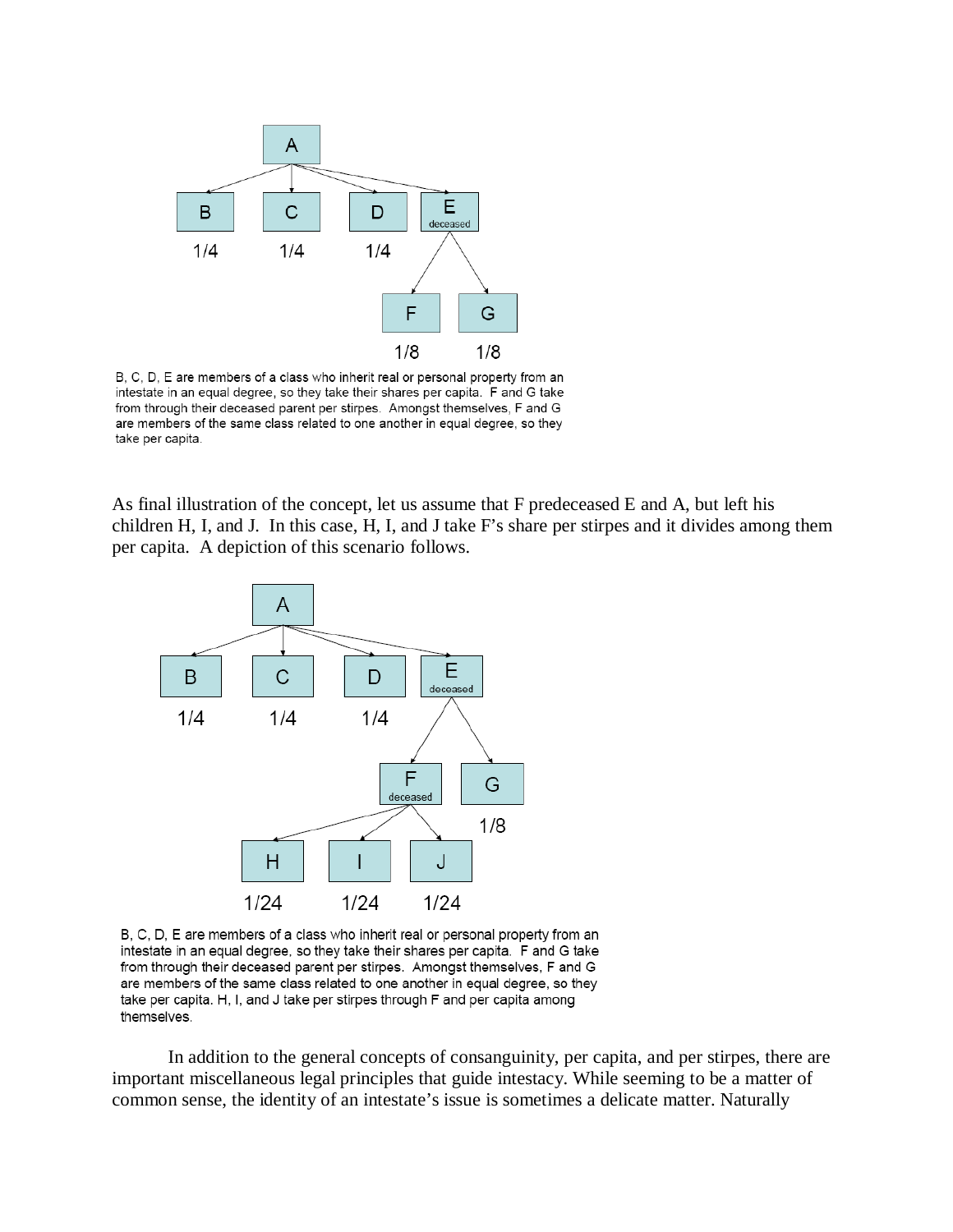born<sup>26</sup> and legitimate children of the deceased are always entitled to take from an intestate.<sup>27</sup> Adopted children are also always included among a person's intestate heirs.<sup>28</sup> Illegitimate children, however, are treated vastly different from either of the former classes of children. In the case of a mother giving birth to an illegitimate child, that child will automatically take both from and through the mother.<sup>29</sup> That is, all property descending from the illegitimate child's mother or mother's family will go to the illegitimate child. With regard to the father of the illegitimate child's property, the illegitimate child will not take from his or her father unless the illegitimate child files a claim against the father's estate within 180 days of the father's death and meets a statutory evidentiary requirement.<sup>30</sup>

Another consideration of intestacy law is the distinction between ancestral property and new acquisitions. This distinction is inapplicable to the current inheritance code, but should be considered for older Arkansas intestate schemes. Ancestral property is real property that came from an intestate's ancestor "in consideration of blood and without a pecuniary equivalent" by "devise from a now dead ancestor or by deed of actual gift from a living one."<sup>31</sup> A new acquisition, also termed "non ancestral property," is property acquired by any other means.<sup>32</sup>

The final miscellaneous consideration is the estate taken by intestate heirs. Under both the current inheritance code and the historical schemes, the heirs of the intestate take as tenants in common. $33$ 

#### **C. Current and Former Arkansas Tables of Descent**

Due to the size of the intestacy law flow charts, they are attached and incorporated as Exhibits A-D for intestate succession applicable from 1970 to present, 1933-1959, 1959-1969, and 1894-1933, respectively.

<sup>&</sup>lt;sup>26</sup> A trap for the unwary with regard to natural born children is ACA § 9-9-215, effective in 1977 which provides that a final order of adoption terminates the right to inherit from a natural parent. This provision applies when the deceased dies after 1977. *See Wheeler*, 330 Ark. 728, 956 S.W.2d 863 (1997).

<sup>&</sup>lt;sup>27</sup> ARK. CODE ANN. § 28-1-102(a)(1).

<sup>28</sup> *Id.*

<sup>29</sup> *Id.* at § 28-9-209(d). This is also true of all other past Arkansas intestate schemes.

<sup>&</sup>lt;sup>30</sup> *Id.* The statute requires an illegitimate child to present one of the following to establish paternity for purposes of inheriting from the intestate father: "A court of competent jurisdiction has established the paternity of the child…; The man has made a written acknowledgment that he is the father of the child; The man's name appears with his written consent on the birth certificate as the father of the child; The mother and father intermarry prior to the birth of the child; The mother and putative father attempted to marry each other prior to the birth of the child by a marriage solemnized in apparent compliance with law, although the attempted marriage is or could be declared invalid; or The putative father is obligated to support the child under a written voluntary promise or by court order." This became the law by Act 1015 of 1979. For a recent examination of this statute in a quiet title decree, *see Defir v. Reed*, 103 Ark. App. 319, 2008 WL 4735543 (2008). Prior to this act, the statutes consistently required the father of the illegitimate child to marry the mother of the illegitimate child, and the father had to perform some act acknowledging the paternity of the illegitimate child. *See* A.S.A. 1947 § 61-103; Crawford and Moses § 3474 (1921); English 56:4-5. Alternatively, the child could be a product of a legally defective marriage. *Id.* <sup>31</sup> *Webb v. Caldwell*, 128 S.W.2d 691, 694, 198 Ark. 331, 332 (1939).

<sup>32</sup> *Id.*

<sup>33</sup> ARK. CODE ANN. § 28-9-207.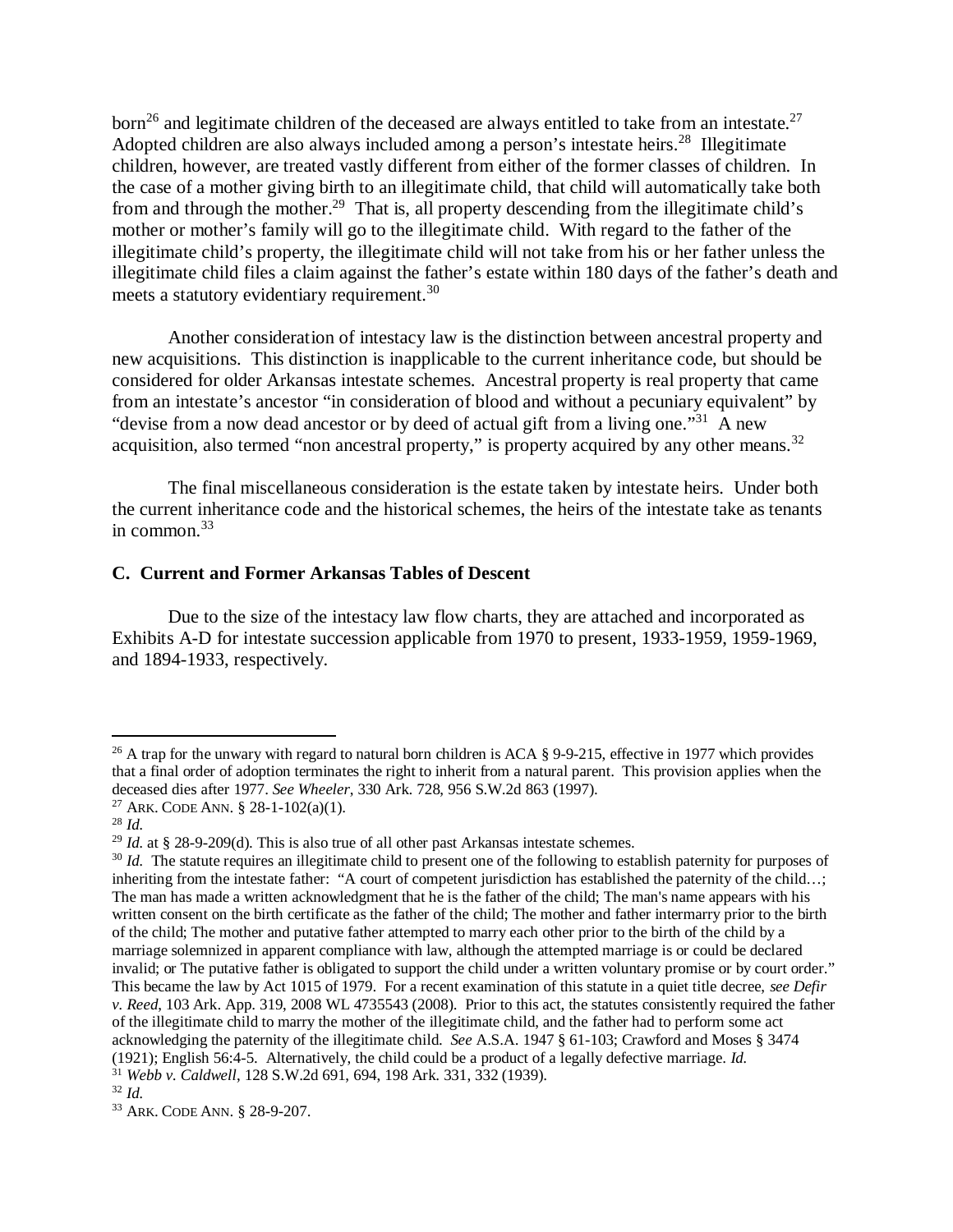#### **D. Title transfer methods for intestates.**

#### **1. The Affidavit of Death and Heirship**

An affidavit of death and heirship is a legitimate means of evincing title to the interests of an intestate. The affidavit, however, should contain all necessary information to apply the Arkansas Table of Descents and ascertain the rights of the surviving spouse. The affidavit "should be made by a person competent to testify in court" and "state facts rather than conclusions."<sup>34</sup> At a minimum, the substance of the affidavit of death and heirship to cure the interests of an intestate should affirmatively state:<sup>35</sup>

- 1. Whether or not decedent had a will;
- 2. Date and place of death;
- 3. The relationship, if any, of the affiant to the decedent and the source of knowledge concerning the decedent;
- 4. The marital status of the decedent at the time of death, name of surviving spouse, and the duration of the marriage up to the time of the intestate's death;
- 5. If the spouse predeceased the intestate, then the time and place of the spouse's death;
- 6. Whether the intestate had children;
- 7. The names of all natural or adopted children of the intestate;
- 8. If there are no children or a surviving spouse of more than 3 years, then all other all other information necessary to determine the decedent's heirs-at-law in accordance with the applicable Arkansas Tables of Descent;
- 9. The same information set out in items 1-8 regarding any deceased child, grandchild, or other applicable descendent.

The affidavit should be sworn and acknowledged by a notary.<sup>36</sup> Details are important in drafting an affidavit of death and heirship. The draftor should obtain all possibly relevant information about the intestate and review it carefully prior to drafting the affidavit. Exhibits containing corroborating evidence such as obituaries, census records, and the like should be encouraged.

Affidavits are merely evidentiary in Arkansas.<sup>37</sup> To conclusively "prove" heirship for an intestate, a person claiming an interest to the property can file an action for Determination of Heirship.<sup>38</sup>

<sup>&</sup>lt;sup>34</sup> ARKANSAS BAR ASSOCIATION, STANDARD FOR EXAMINATION OF REAL ESTATE TITLES IN ARKANSAS 26 (2000). <sup>35</sup> *Id.*

<sup>36</sup> *Id.*

<sup>37</sup> ARKANSAS BAR ASSOCIATION at 25, *infra* note 55.

<sup>38</sup> ARK. CODE ANN. § 28-53-101. This action is a species of declaratory judgment, but it allows any interested person to file the action without having to alleging the how the petitioner's interest might be harmed.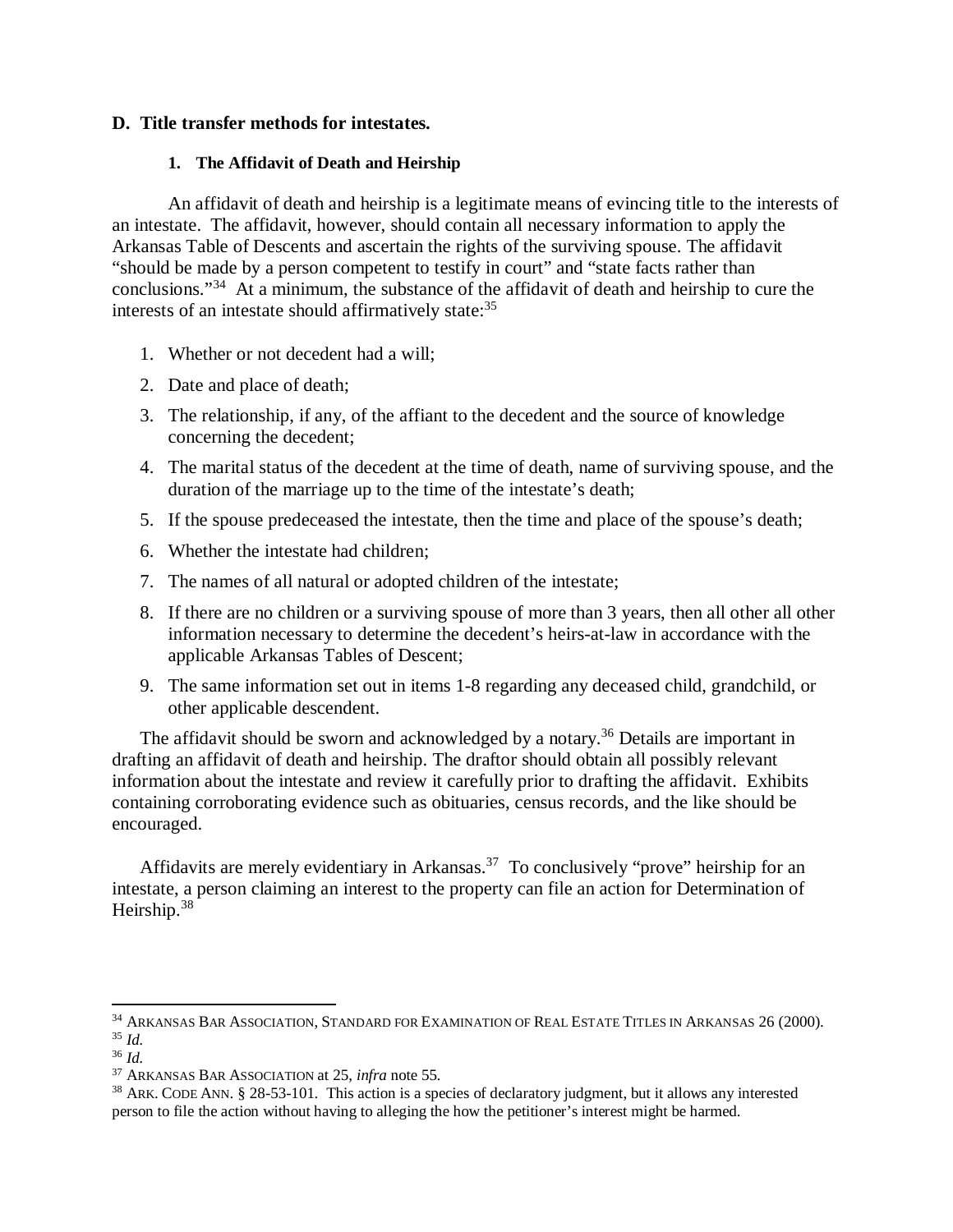#### **2. Petition to Determine Heirship**

This is the closest thing to a gold standard for intestate heirship. The relevant statute is Ark. Code Ann. § 28-53-101. This statute permits one with an interest in property left by someone in Arkansas "to determine the heirs and distributees of the decedent and their respective interests in the estate."<sup>39</sup> The petition is done in Circuit Court with a hearing and newspaper publication.<sup>40</sup> After 90 days past the entry of an order, the order becomes binding on the named heirs.<sup>41</sup> The only risk with the order is that it is not binding on any person not personally served with notice for 3 years, and in the case of minors, incompetents, or someone out of the country, 3 years past the ending of the respective disability.<sup>42</sup>

#### **3. The Affidavit for Collection of Small Estates**

The Affidavit of Collection of Small Estates is a very streamlined, inexpensive process for estates with a value, excluding homestead of and statutory allowances for spouse and minor children, of  $$100,000<sup>43</sup>$  The estate must not have a personal representative or have an application pending for the appointment of a personal representative, and 45 days must have elapsed since the decedent's death.<sup>44</sup> If the estate meets all prerequisites, any distributee of the estate may file an affidavit with the probate clerk of the circuit court setting forth:

- 1. That there are no unpaid claims or demands against the decedent or his or her estate, that the Department of Human Services furnished no federal or state benefits to the decedent, or, that if such benefits have been furnished, the department has been reimbursed in accordance with state and federal laws and regulations;
- 2. An itemized description and valuation of the personal property and a legal description and valuation of any real property of the decedent, including the homestead;
- 3. The names and addresses of persons having possession of the personal property and the names and addresses of any persons possessing or residing on any real property of the decedent; and
- 4. The names, addresses, and relationship to the decedent of the persons entitled to and who will receive the property.<sup>45</sup>

The distributee may also attach a copy of the decedent's will.<sup>46</sup> The distributee files the affidavit with the clerk, and the clerk provides a certified copy of the affidavit to "any person owing any money, having custody of any property, or acting as registrar or transfer agent of any

<sup>39</sup> *Id*. at (a).

<sup>40</sup> *Id*.

<sup>&</sup>lt;sup>41</sup> *Id.* at (d)(1).

 $42$  *Id.* at (d)(2).

<sup>43</sup> *Id.* at § 28-41-101(a)(3). The cost to file the affidavit is only \$25. *Id.* at § 28-41-101(b)(1).

<sup>&</sup>lt;sup>44</sup> *Id.* at (a)(1-2).

<sup>45</sup> *See Id.* at (a)(4)(A-D)

<sup>&</sup>lt;sup>46</sup> Though not explicitly required, it is an implied requirement if the affidavit seeks to prove devise by will rather than intestacy. Also, the statute provides that there be no additional charge for attaching the will. *Id.* at (b)(1).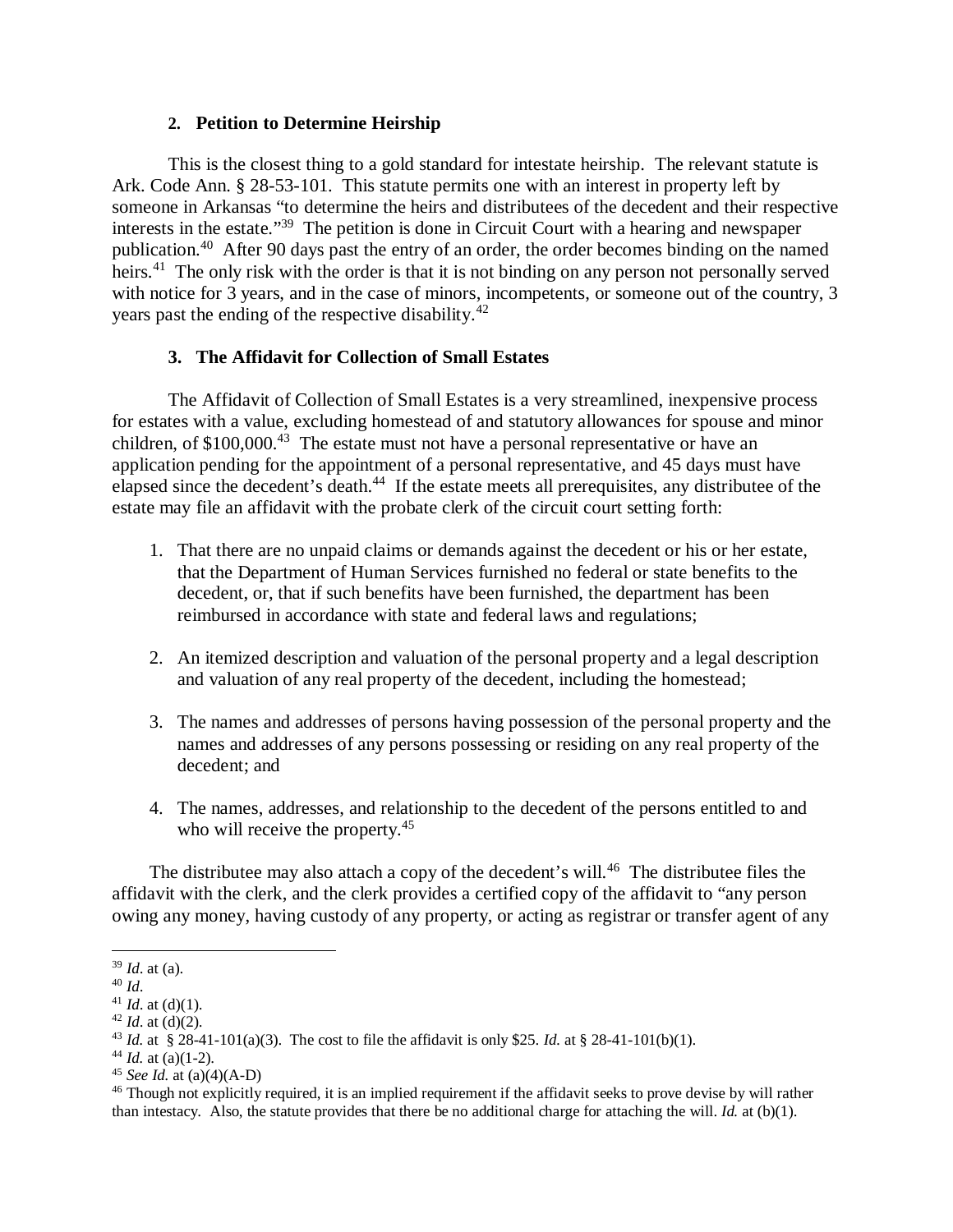evidence of interest, indebtedness, property, or right" of the estate.<sup>47</sup> To distribute real property, the statute gives the distributee the option to publish notice to creditors of the estate containing the following information:

- 1. The name of the decedent and his or her last known address;
- 2. The date of death;
- 3. A statement that the affidavit was filed, the date of the filing, and a legal description of all real property listed in the affidavit;
- 4. A statement requiring all persons having claims against the estate to exhibit them, properly verified, within three (3) months from the date of the first publication of the notice, or they shall be forever barred and precluded from any benefit in the estate;
- 5. The name and mailing address of the distributee or his or her attorney; and
- 6. The date the notice was first published. $48$

The distributee must publish notice of the collection once a week for two consecutive weeks in the newspaper of general circulation in the county of the probate.<sup>49</sup> In addition to publication, the statutes require that all persons whose names appear in the petition be served by regular mail.<sup>50</sup> Once the notice period is complete, the distributee may issue him or herself an administrator's deed.<sup>51</sup>

The statute releases one making payment under the affidavit "to the same extent as if made to a personal representative of the decedent."<sup>52</sup> It also provides that one making payment under the affidavit "not be required to see to the application thereof or to inquire into the truth of any statement in the affidavit."<sup>53</sup> Refusal to pay under the affidavit allows the distributee to compel payment in an action brought before Circuit Court.<sup>54</sup>

Though the statute does not require inquiry into the facts stated in the affidavit and provides indemnity, it is unwise to ignore the basic duty to pay those with marketable title. That is, if the affidavit does not provide all of the facts necessary to establish marketable title under the rules of intestate sucession, then an oil and gas operator is within its rights to refuse payment. Remember, the duty to pay those with marketable title is also statutory.

Also, the affidavit should be very carefully scrutinized for statutory compliance. Because the affidavit is statutory in nature, the distributee must strictly comply. All information required

<sup>&</sup>lt;sup>47</sup> *Id.* at (a)(5).

 $48$  *Id.* at (b)(2)(A-B).

<sup>49</sup> *See* ARK. CODE ANN. §§ 28-40-111(d)(1) and 28-1-112(b)(4)(A).

 $50$  *Id.* at § 28-1-112(b)(4)(B).

 $51$  *Id.* at § 28-42-102(d).

<sup>52</sup> *Id*. at § 28-42-102(a).

<sup>53</sup> *Id*.

<sup>54</sup> *Id*. at § 28-42-102(c).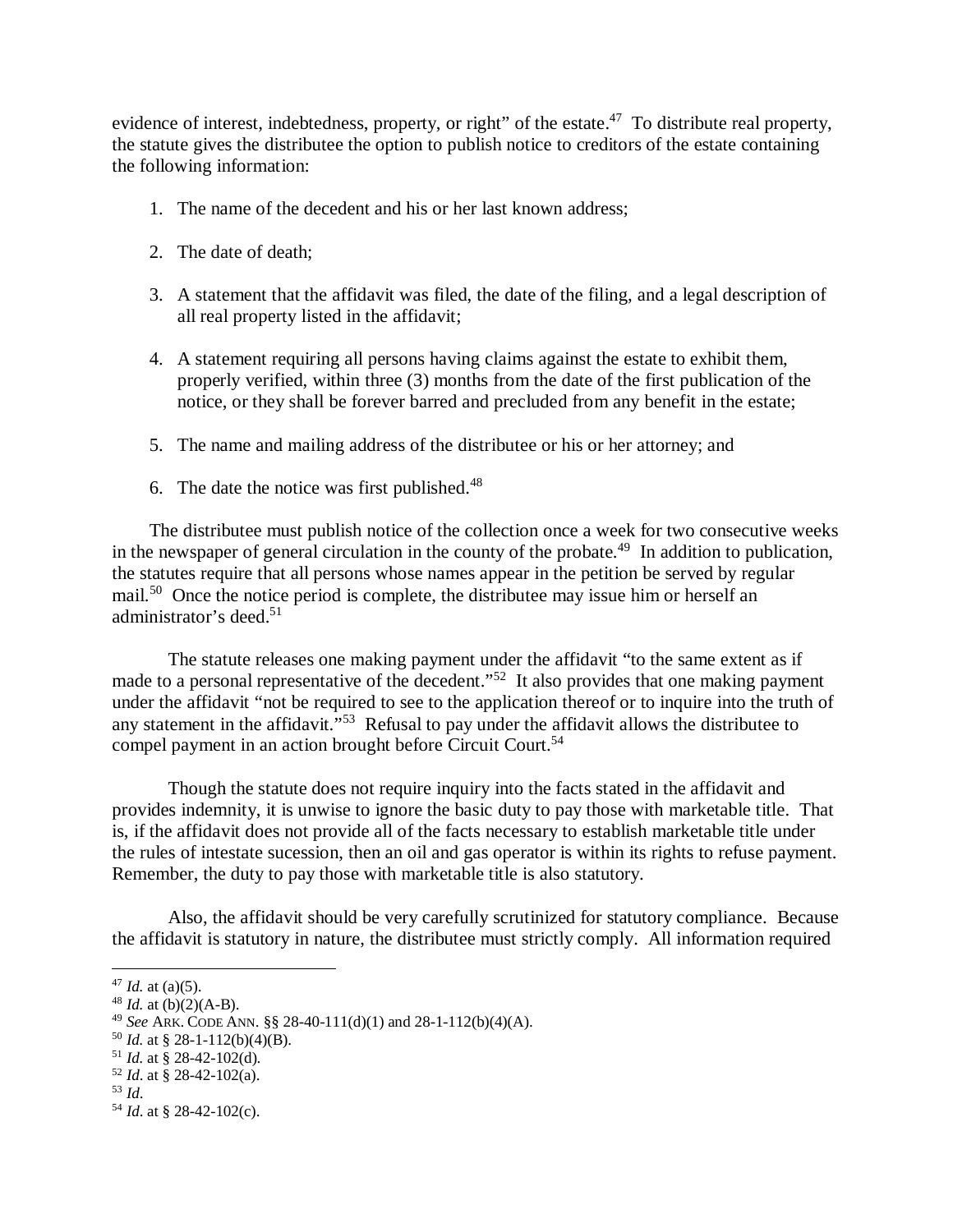by the statute must appear on the face of the affidavit. There must be proof of publication notice filed in the case file that also complies with the statute and also proof of mailing of notice by regular mail. For non-residents, consider whether the estate was administered in the home jurisdiction of the owner. By the terms of the statute, anytime there has been an appointed estate fiduciary (administrator, executor, personal representative), the distributee has no right to the affidavit.<sup>55</sup> Many times, those seeking the affidavit are attempting to substitute the affidavit for an ancillary probate of a will. Most of the time, the affiant will tip their hand by stating "there is no petition for the appointment of a personal representative pending or granted in the State of Arkansas." In that case, it is prudent to begin asking questions about a probate in the owner's home state.

## **5. Estate administration.**

A party with an interest it the estate petitions the Court to appoint an administrator to oversee the distribution of the estate. The administrator becomes an intermediary between the estate and heirs, and upon presentation of the petition to appoint an administrator, order appointing the administrator and the letters of administration, the oil and gas operator should pay the administrator until the administrator distributes the estate. While the underlying mineral estate does not come under the administrator's power unless needed to sell to satisfy debts, the royalty income is an asset in the hands of the administrator.

## **E. Summary of Intestate Succession**

Who is Intestate?

- 1) No will
- 2) Past applicable statute of limitation for probate of will
	- a. Residents: 5 years
	- b. Non-residents: 5 years, BUT can be forever if the will was timely probated in another jurisdiction
	- c. Be mindful of when the owner died when applying the statute of limitations. Dates to keep in mind:
		- i. Pre-1949: Should always be eligible
		- ii. 1949-1963: Hard 5 year statute for all persons who died in this time frame.
		- iii. 1963 to date: Current law.
		- iv. Contact attorney to nail down exact dates.
- 3) Will has no residuary clause and minerals or "real property" are not otherwise disposed of under will's terms. Intestacy applies for that property.
- 4) Pretermitted children, or if child predeceases, pretermitted grandchildren.
- 5) Out-of-state residents who have been dead more than 5 years, have a valid probate in their state, but have yet to have a probate in Arkansas.

<sup>55</sup> *Id*. at § 28-41-101(a)(1).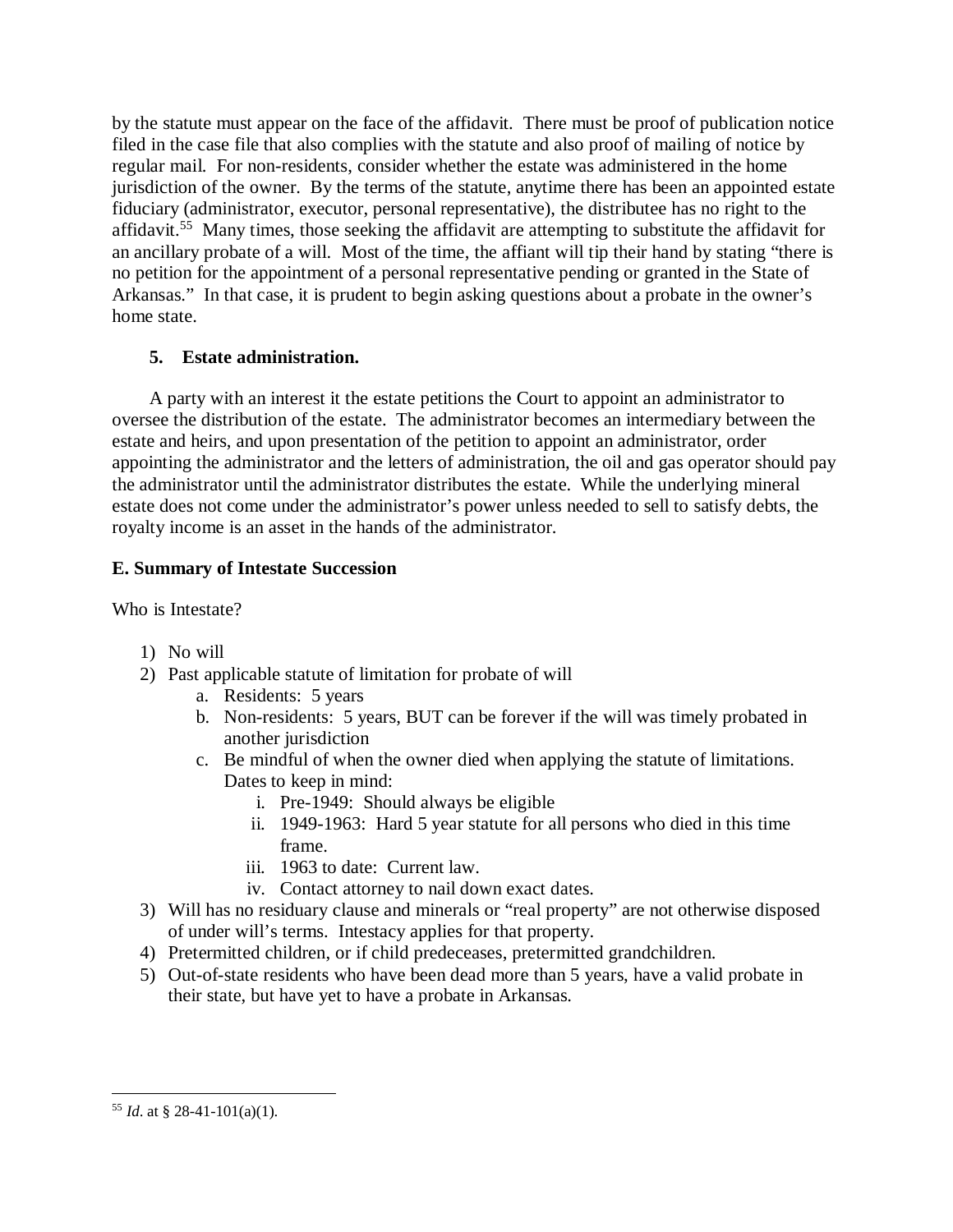Who Takes?

- 1) Natural born, legitimate children or legally adopted children
- 2) Illegitimate children from mother
- 3) Illegitimate children from father if claim is made within 180 days of death and evidentiary requirement is met.
- 4) Adoption out of family terminates right to inherit by intestate succession.

How to divide the interest?

- 1) Passes per capita/per stirpes
- 2) Pure per capita possible if all members of generation predecease owner.
- 3) Date of death determines scheme:
	- a. 1894-1933
	- b. 1933-1959
	- c. 1959-1969
	- d. 1970 to present

Documentation Needed to Transfer Interest?

- 1) Death certificate is gold standard for proof of death.
- 2) Proof of heirship is always a gamble. There is no real gold standard.
- 3) Affidavit of Heirship required items (never let one slip past you without checking off each item)
	- a. Whether or not decedent had a will;
	- b. Date and place of death;
	- c. The relationship, if any, of the affiant to the decedent and the source of knowledge concerning the decedent;
	- d. The marital status of the decedent at the time of death, name of surviving spouse, and the duration of the marriage up to the time of the intestate's death;
	- e. If the spouse predeceased the intestate, then the time and place of the spouse's death;
	- f. Whether the intestate had children;
	- g. The names of all natural or adopted children of the intestate;
	- h. If there are no children or a surviving spouse of more than 3 years, then all other all other information necessary to determine the decedent's heirs-at-law in accordance with the applicable Arkansas Tables of Descent;
	- i. The same information set out in items a-h regarding any deceased child, grandchild, or other applicable descendent.
- 4) Petition to Determine Heirship
	- a. This is the closest thing we have to a gold standard for intestates.
	- b. Review petition, proof of notice, and order.
	- c. The order is not final until 90 days past entry.
	- d. Unknown heirs, those with no personal notice, and those who were incompetent, minors or overseas have 3 years to contest the order.
- 5) Estate administration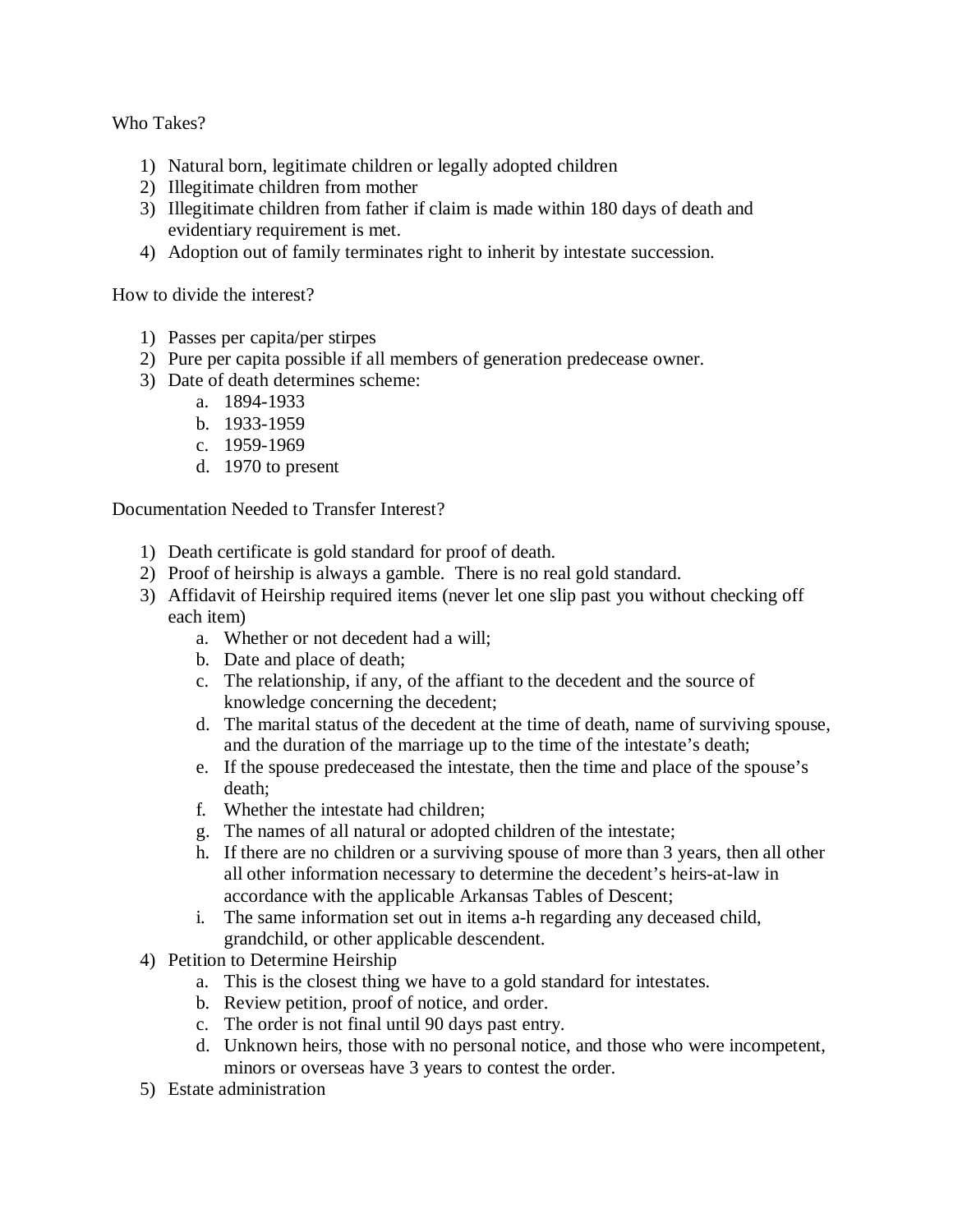- a. Essentially a means to marshal estate assets for payment of creditor claims. It is not a required proceeding.
- b. Upon presentation with petition, order appointing administrator, and letters of administration, the administrator should be paid royalties until final distribution.

## **III. The Testate Owner**

This is generally a much simpler affair than an intestate owner. Either the owner had a will, or did not. The will is either within the applicable statute of limitations, or not.<sup>56</sup> Probate of a will entails presenting a petition to the Circuit Court, obtaining an order admitting the will to probate, and noticing heirs and devisees. Probate is essential for an owner's claim if the result of the probate will work against intestate succession (e.g. a disinherited child, an institutional devisee). Put simply by statute, "[n]o will shall be effectual for the purpose of proving title to or the right to the possession of any real or personal property disposed of by the will until it has been admitted to probate."<sup>57</sup>

As used in the statute "admitted to probate" means "admitting to probate in Arkansas." It is not sufficient to probate a will in another state, then file the will in the real estate records of the county of the mineral interest. The particular danger posed by unprobated foreign wills can be found in Ark. Code Ann. §28-40-103(c)(2):

[T]he rights and interests in the real property which, after the death of the testator if it is assumed that he or she died intestate, have been acquired by purchase, as evidenced by one (1) or more appropriate instruments which have been properly recorded in the office of the recorder of the county in the which the real property situated and which would be valid and effective had the decedent died intestate, shall not be adversely affected by the probate of the will in this state after the expiration of the time limit imposed by subsection (a) of this section.<sup>58</sup>

The subsection (a) referenced in the statute is the 5 year limit imposed on the probate of wills of residents of Arkansas.<sup>59</sup>

The only case interpreting this statute is *Cooper v. Tosco Corporation*, 272 Ark. 294, 613 S.W.2d 831 (1981). In *Cooper*, the appellants, Cooper and Adams, were the beneficiaries of Rowland's will.<sup>60</sup> Rowland died testate in 1966 in Louisiana, and his will was probated in 1968 in Louisiana.<sup>61</sup> Under his will, Rowland did not leave his Arkansas real estate to his only child, Edith.<sup>62</sup> Instead, Cooper and Adams were his devisees as to the Arkansas real estate.<sup>63</sup> In 1979 only weeks before Rowland's will was offered for probate in Arkansas and more than 5 years

<sup>63</sup> *Id.*

<sup>&</sup>lt;sup>56</sup> Refer to Section II(A) for applicable statutes of limitation.

<sup>57</sup> Ark. Code Ann. § 28-40-104(a).

<sup>58</sup> *Id.* at § 28-40-103(c)(2).

 $59$  *Id.* at § (a).

<sup>60</sup> *Cooper*, 272 Ark. at 295, 613 S.W.2d at 831.

<sup>61</sup> *Id.*

<sup>62</sup> *Id.*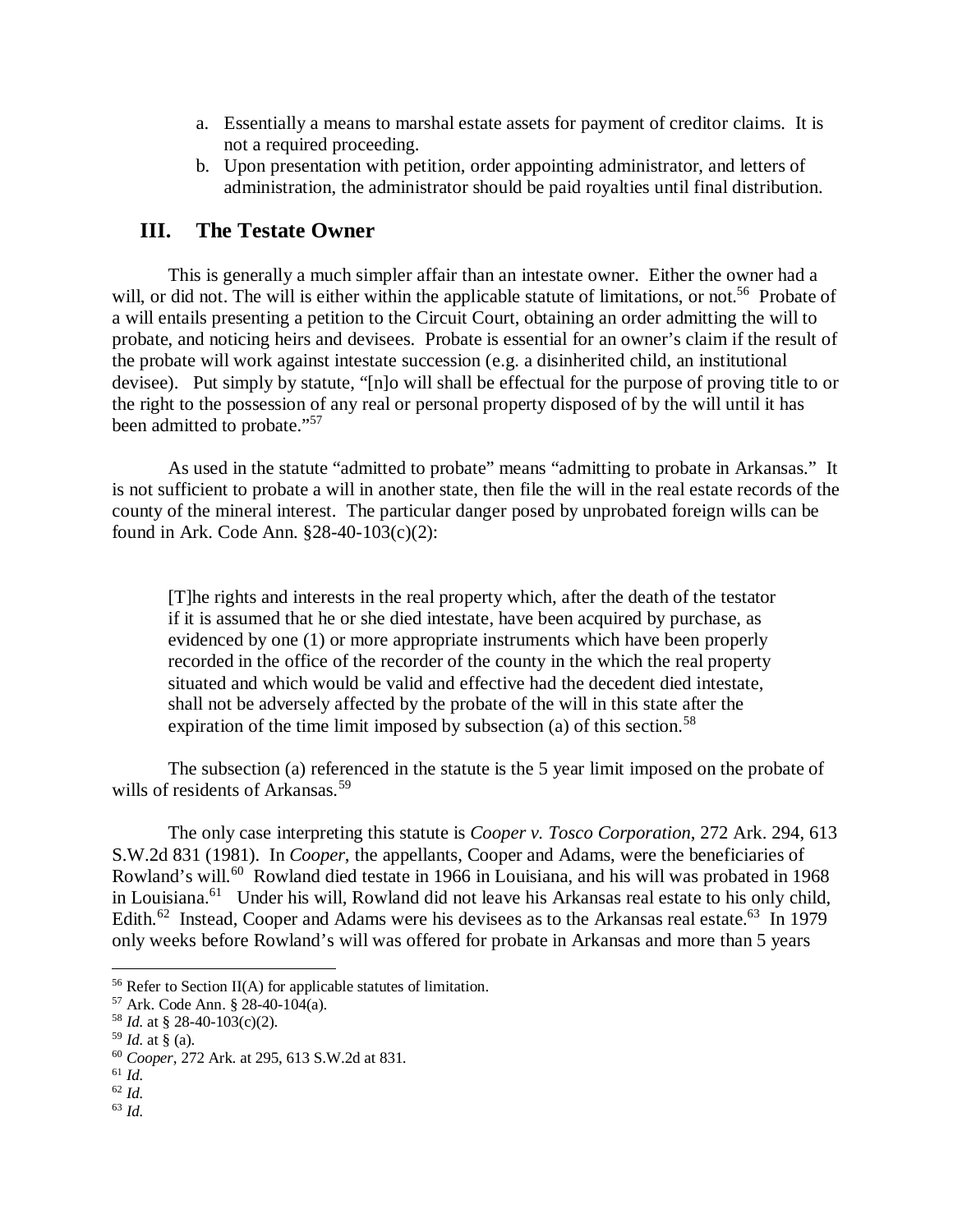after Rowland's death, Edith conveyed the minerals to the Arkansas property to her aunt Fahy.<sup>64</sup> Cooper and Adams contended that the above quoted statute implies that the purchaser must be a good faith purchaser without notice.<sup>65</sup> The court refused to impute "good faith purchaser without notice" into the statute and found that the deed to aunt Fayh cut off the rights of the will devisees.<sup>66</sup> In other words, it is a pure race to the courthouse.

Undoubtedly, aunt Fahy knew Edith had no right to the Arkansas property. Fayh's full name was Fayh Rowland,<sup>67</sup> and she was probably the decedent's sister or sister-in-law. The statute and the case worked a rather unjust result, but both statute and case leave room for a future court to soften the law under the right set of facts. For one, the *Cooper* court notes that neither Rowland nor Cooper alleged fraud.<sup>68</sup> Also, the language of the statute indicates that it should apply "if it is assumed that he or she (the decedent) died intestate." Perhaps "assumed" is synonymous with "presume." A common "curative" technique seen in Arkansas is simply to file the nonresident's will or foreign probate of record in the real estate records of the County of the situs of the property. It is possible that this would serve to defeat the "assumption" that the decedent died intestate. This is entirely speculative, and it would not serve clients very well to gamble on the court softening its interpretation of the statute in the future. The only certain cure to a problem such as in *Cooper* is an ancillary probate.

Petitioning for ancillary probate is a relatively simple process.<sup>69</sup> The petition should include an authenticated copy of the will and order admitting the will to probate in the foreign jurisdiction.<sup>70</sup> If administration in the foreign jurisdiction is closed, the petition should also include a certified copy of the final order distributing the estate.<sup>71</sup> The will should be executed with two witnesses or be entirely in the handwriting of and executed by the testator.<sup>72</sup> If not, the petition should state the time and place of execution and the testator's domicile at the time of execution and of death.<sup>73</sup> The attorney should file the ancillary petition in the county of the greatest value of the testator's property.<sup>74</sup> If the probate needs administration, then the petition

<sup>64</sup> *Id.*

<sup>65</sup> *Id.* at 296, 831.

<sup>66</sup> *See Cooper* 272 Ark. at 296-97, 613 S.W.2d at 832-33.

<sup>67</sup> *Id.* at 295, 831.

<sup>68</sup> *Id.* at 296, 831.

<sup>69</sup> *See* ARK. CODE ANN. § 20-40-107 for the general requirements of the petition.

<sup>70</sup> *Id*. at § 28-40-120.

 $71$  This is not required by the statute, but it should be done where the estate is closed in the foreign jurisdiction so that the Arkansas court and those searching real estate records have notice of the foreign court's final judgment. This both hastens the process and provides certainty.

<sup>72</sup> *Id.* at §§ 28-40-120(c), 28-25-103, and 28-25-104

<sup>73</sup> *Id.* at § 28-40-120(c).

<sup>74</sup> *Id.* at §§ 28-40-120(d)(1) and 28-40-102.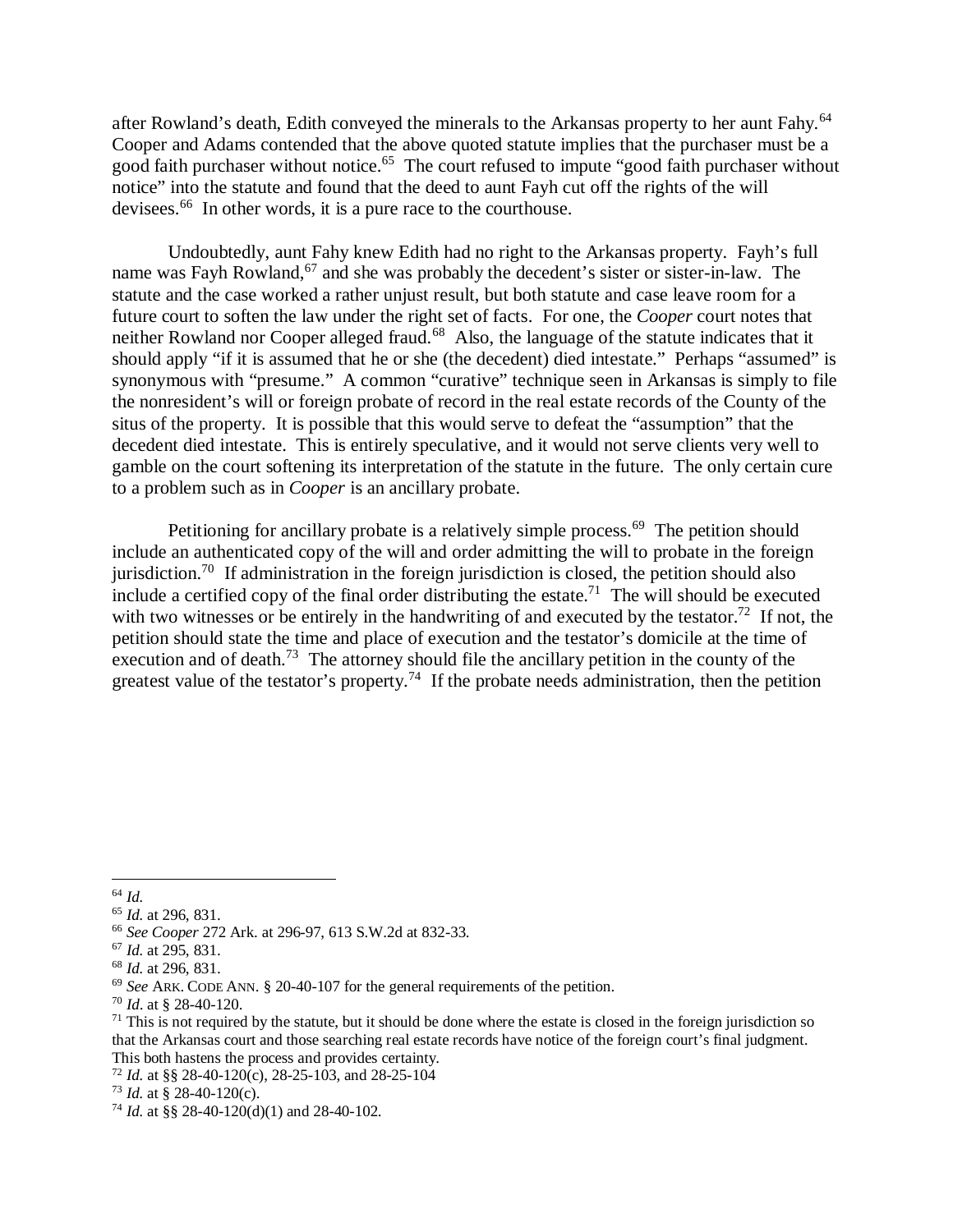to probate the will should also include a petition to appoint a personal representative.<sup>75</sup> A personal representative must furnish a fiduciary bond, or seek waiver from the court.<sup>76</sup>

Lastly, the statutes require notice of the ancillary probate.<sup>77</sup> This is the most timeconsuming aspect of probate. The statutes entitle all creditors and those with claims against the deceased to notice of the probate.<sup>78</sup> The administrator or proponent of the will (in the case of an estate without administration) must publish notice of the probate once a week for two consecutive weeks in the newspaper of general circulation in the county of the probate.<sup>79</sup> The notice must state the date of the administrator's appointment, or if there is no administration, then the address of the will's proponent and attorney.<sup>80</sup> The notice should substantially comply with the statutory form, include a statement to the effect that all claims against the decedent and the estate be made in the time permitted by law, and a statement that contest of the will must be filed in time permitted by law. $\frac{81}{10}$  In addition to the publication, the statutes require that all persons whose names appear in the petition be served by regular mail.<sup>82</sup> One month following notice by publication, a notice to all outstanding creditors (if applicable) should be served by registered mail or process server.<sup>83</sup>

For an estate long-closed in the foreign jurisdiction, the ancillary probate is simply a petition for probate without petitioning for an administrator and a long wait for all notices to expire. Once the applicable notice periods expire without claim or contest, the statutes bar all claims against the estate.<sup>84</sup> In the interim, a lessee or purchaser from a will's beneficiary should file a certified copy of the will and order admitting the will to probate in all counties where he or she purchased or leased property from the decedent in order to obtain the protection of the recording statutes. At the close of the estate, a certified copy of the final order should also be filed of record in each county where the decedent had real property.

Probate of a will may be done alone or with a petition to appoint a personal representative. This is important to know because many believe that the fiduciary deed is a requirement to transfer title. It is not. The probate of the will alone transfers title. If, however, the Court appoints a fiduciary, like the administrator, the personal representative will be entitled

 $75$  The statutes do not require the appointment of a personal representative with the filing of the petition for probate. See ARK. CODE ANN. § 28-40-107. For an estate closed in another jurisdiction with no personal property to devise, there is no need for the appointment of a personal representative unless a creditor comes forward who requires payment from the estate. In that instance, the proponent can file a separate petition for to appoint a personal representative. The personal representative can then do whatever is necessary with the estate property to satisfy the estate's debts. For a probate currently under administration in a foreign jurisdiction, the foreign personal representative can petition to be the personal representative for the ancillary proceeding, but the court will likely require a separate bond. See *Id.* at § 28-42-101 *et. seq*.

<sup>76</sup> *Id.* at § 28-48-201.

<sup>77</sup> *Id.* at §§ 28-40-120(d)(2) and 28-40-111.

<sup>78</sup> *Id.* at § 28-40-111(a)(1)(A).

<sup>&</sup>lt;sup>79</sup> *Id.* at §§ 28-40-111(d)(1) and 28-1-112(b)(4)(A).

<sup>&</sup>lt;sup>80</sup> *Id.* at § 28-40-111(a)(1)(A) and (b).

<sup>&</sup>lt;sup>81</sup> ARK. CODE ANN. 28-40-111(c)(1-4), (a)(1)(A), and (a)(3).

 $82$  *Id.* at § 28-112(b)(4)(B). A waiver of this requirement is common, and it is best practice to obtain written waivers from the will beneficiaries prior to filing the petition to file them with the petition.

<sup>&</sup>lt;sup>83</sup> *Id.* at §§ 28-40-111(a)(4)(A) and 28-1-112(b)(1-3).

 $84$  *Id.* at § 28-40-111(a)(1)(A). This represents the point at which title is clear if there were no claims against the estate and there was no contest of the probate.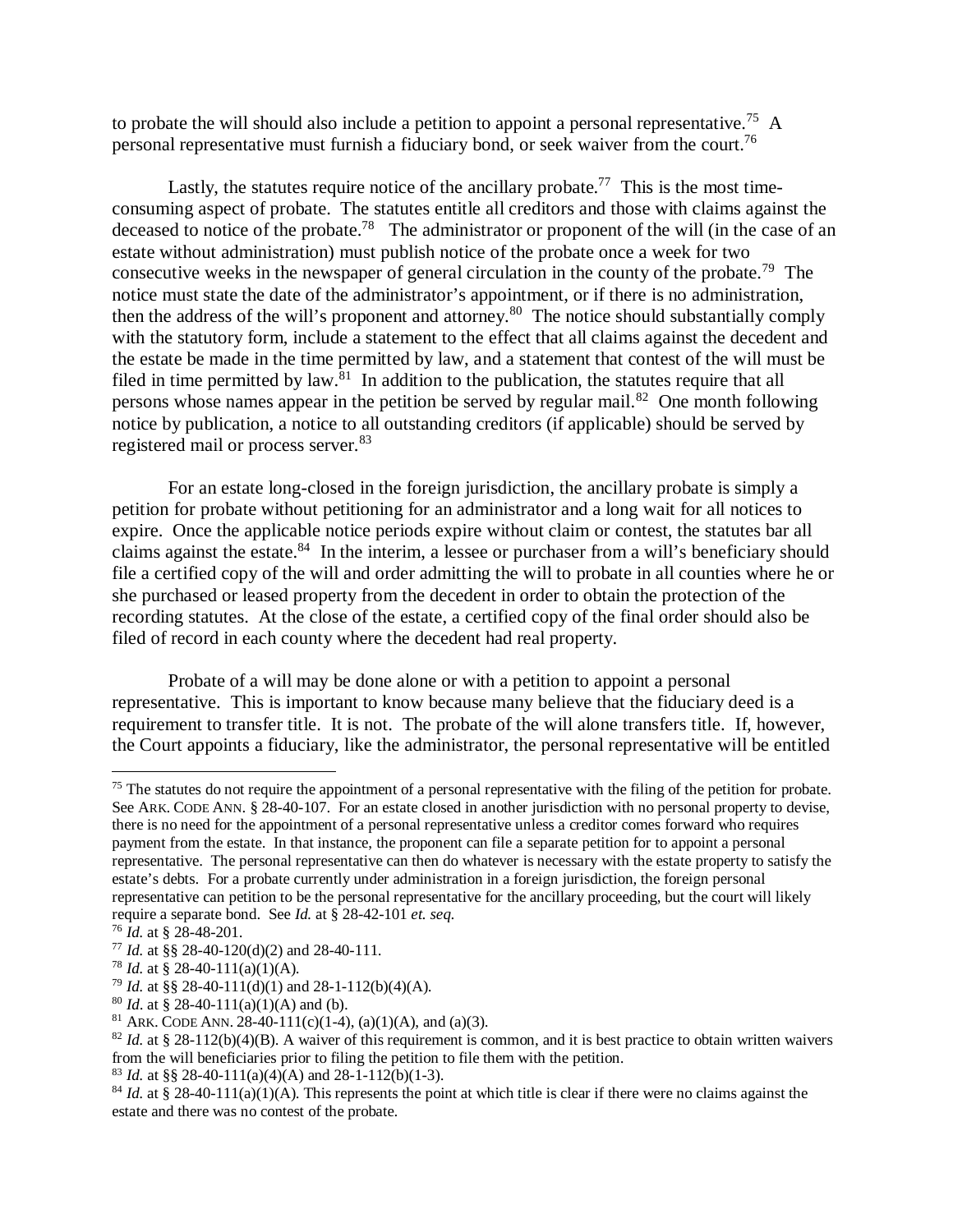to payment of the royalties for the estate during the administration process. Obtain a copy of the petition, order admitting will to probate, order appointing personal representative, and letters testamentary prior to authorizing payment. When the will is probated, but there is no personal representative appointed, lawyers refer to this as "probate as a muniment of title only."

Perhaps the most controversial problem with probate is the use of the affidavit for collection of small estate with a will attached.<sup>85</sup> In 2009, the Arkansas Supreme Court upheld the use of one of these to transfer title to real estate in the case of *Osborn v. Bryant*, 2009 Ark. 358, 324 S.W.3d 687 (2009). The Court found that Ark. Code Ann. § 28-40-104(a) was not applicable to the affidavit because it was specifically exempted under Ark. Code Ann. § 28-40- 104(b).<sup>86</sup> That is, the will attached to the affidavit does not have to be declared valid by the probate Court to prove a devise under the terms of the will.

Given the ability of a distributee under an affidavit for collection of small estates to compel payment and the duty of the oil and gas operator to pay those with marketable title, this presents a serious quandry for the analyst reviewing the affidavit. What if, for example, the will attached did not comply with the statute of wills?

The best practice is to first thoroughly scrutinize the affidavit and notice. If there is any reason to dishonor the affidavit for non-compliance with the statute, assert it. Pay particular attention to whether there was a proceeding in the other state if the owner was a non-resident. Should the affidavit meet the requirements set out by statute, review the attached will. Under the statute, a "will" may be attached. It is therefore legitimate to consider whether the document was a "will." A document is a will only if it was signed by someone 18 years or older, has two witnesses 18 years or older who have no pecuniary interest in the estate, is signed by the testator, and has a statement that the witnesses signed at the request of and in the presence of the testator after being told the document was the testator's will.<sup>87</sup> The will itself must make clear that it is a will from its four corners. If the will is handwritten, it must be entirely in the handwriting of the testator, bear the signature of the testator, and the handwriting corroborated by three disinterested witnesses.<sup>88</sup> If any of these requirements are not met, it is probably legitimate to dishonor the affidavit because the document is not a "will."

#### **Summary of Testate Succession**

When is a will probate required?

- 1) In most cases, a will must be admitted to probate in Arkansas to transfer title.
- 2) Merely filing a foreign will probated in another state in the real estate records is not sufficient.
- 3) Any time the will varies Arkansas intestate succession, require a probate.
- 4) Five years after death, a conveyance by an intestate heir defeats subsequent probate.

<sup>&</sup>lt;sup>85</sup> Refer to Section II(D)(3) for a discussion of the requirements for the affidavit.

<sup>86</sup> *See Osborn* at 360, 691.

<sup>87</sup> *See* Ark. Code Ann. §§ 28-25-101-02.

<sup>88</sup> *Id*. at § 28-25-104.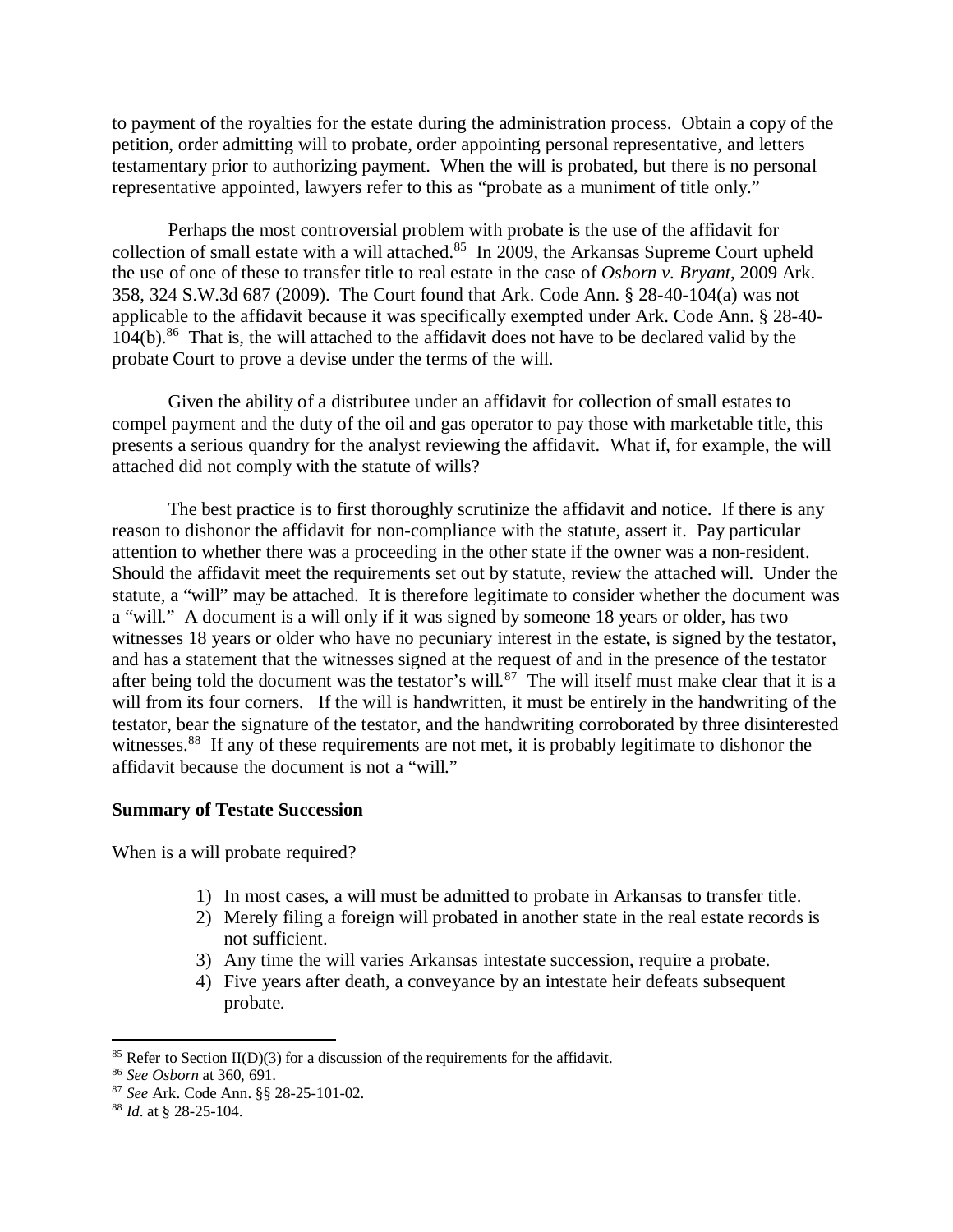Types of probate and probate documents required?

- 1) Probate may be done alone or with an administration.
	- i. Stand alone probate of will is "probate as a muniment of title."
		- 1. Review petition, order, notices.
		- 2. Will with certificate of probate should be filed in the real estate records of other counties where the probate was not conducted.
	- ii. Probate with administration
		- 1. Review petition, order, notices, and letters testamentary.
		- 2. Pay fiduciary during probate.
		- 3. Fiduciary deed should be filed in real estate records of each county.
- 2) The Affidavit for Collection of Small Estates may be used to "probate" a will, but it is troublesome.
	- i. Scrutinize affidavit for statutory compliance.
	- ii. Is the attached document a "will?"
		- 1. Signed by someone 18 years or older:
		- 2. Two witnesses 18 years or older who have no pecuniary interest in the estate;
		- 3. Signed by the testator;
		- 4. Statement that the witnesses signed at the request of and in the presence of the testator after being told the document was the testator's will;
		- 5. Can be fairly read to be a will;
		- 6. If the will is handwritten, it must be entirely in the handwriting of the testator, bear the signature of the testator, and the handwriting corroborated by three disinterested witnesses.

# **IV. Rights of Surviving Spouses**

The rights of a surviving spouse should be considered during a transfer of title. In general, if there is a surviving spouse, their rights must be honored or voluntarily extinguished. These rights include, dower, homestead, and community property.

## **A. Dower**

Arkansas is a common law state with no community property (but it will recognize community property in some circumstances—read on). At common law, surviving spouses of the deceased received an interest in the estate of their deceased spouse.<sup>89</sup> The term "dower" at common law refers to the right of the wife to a life estate in the land of her deceased husband, and the term "curtesy" at common law refers to the right of the husband to a life estate in all of the lands of his deceased wife, provided that children were born into the marriage.<sup>90</sup> Today,

<sup>89</sup> WILLIAM M. MCGOVERN, JR. AND SHELDON F. KURTZ, WILLS, TRUSTS AND ESTATES INCLUDING TAXATION AND FUTURE INTERESTS 59 at 137 (3d Edition Thomson-West 2004) (1987).

<sup>90</sup> *Id.*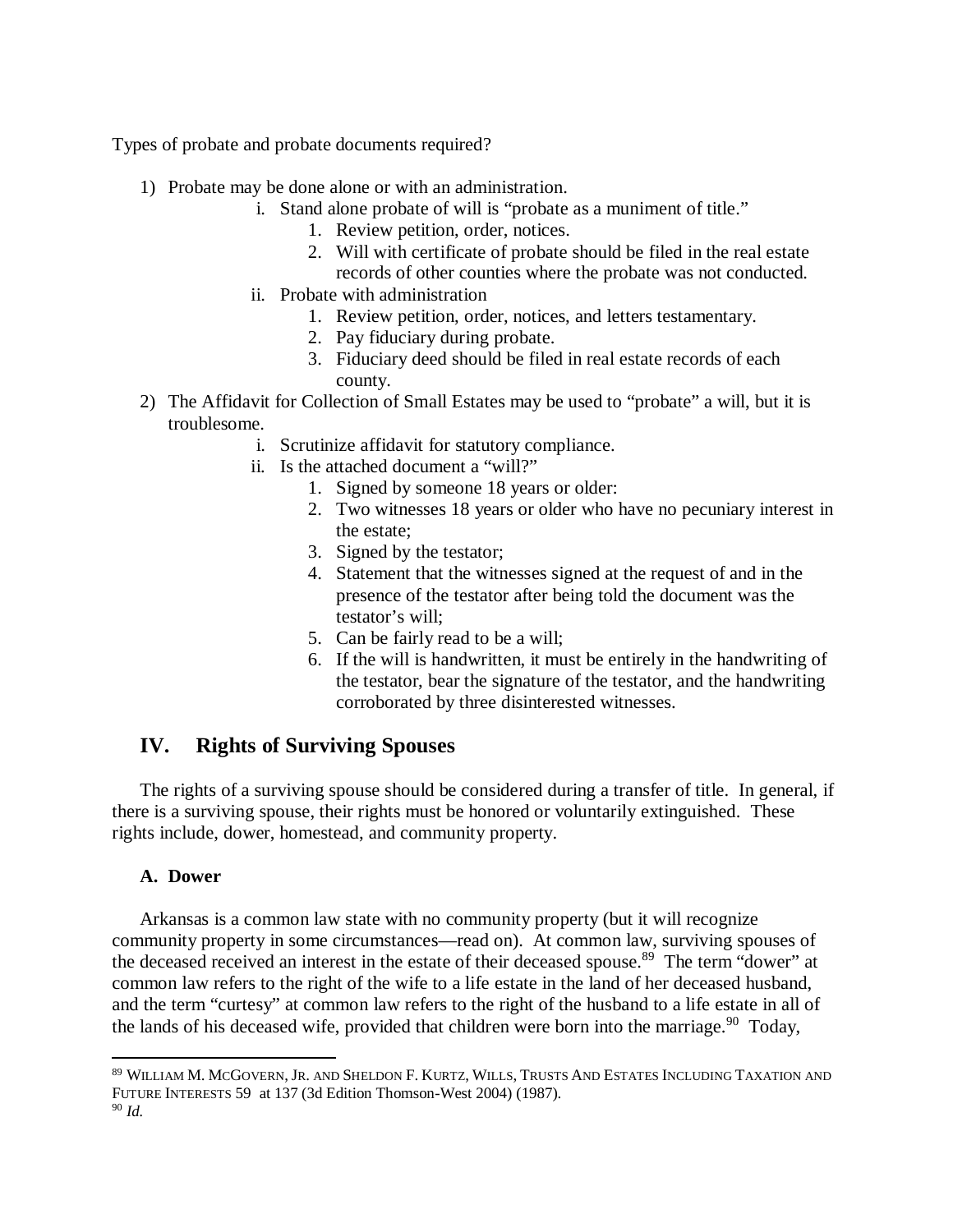statutes rather than common law govern the right of surviving spouses, but the common law terminology persists.<sup>91</sup> In Arkansas, most lawyers and judges refer to the surviving spouse's share as "dower" even though the surviving spouse may be male. This course will follow the convention of Arkansas practitioners by using the term "dower" to refer to the rights of surviving husbands and wives post 1981.

Regardless of whether the right is for the widow or the widower, when the surviving spouse was in a valid marriage with the deceased spouse and the deceased spouse had seisen in the land during the marriage, then the surviving spouse has a dower or curtesy right.<sup>92</sup> The requirement of marriage presents few pitfalls. Rare exceptions exist. For example, the marriage could be void for want of capacity or legal defect.<sup>93</sup> Seisen, the other prerequisite for dower, is a legal term of art meaning that the owner had the right to possession of the land.<sup>94</sup> Because it is a somewhat nebulous legal concept, there are many reported cases that examine whether a spouse had seisen. Generally, seisen will not attach to any remainder or reversion interest that does not consummate during the lifetime of the spouse holding the remainder or reversion interest.<sup>95</sup> For example, if A holds a life estate with a remainder to B who is married to C, and B dies before A does, then B can never be seized of the land during his lifetime. Thus, C has no right in the land. The same reasoning applies to reversions.  $96$  Seisen will attach to an equitable estate, including contracts to purchase land in which the deceased spouse had paid consideration.<sup>97</sup>

The amount of the surviving spouse's rights varies between males and females over the course of Arkansas's history. Also, whether or not the deceased had children varies the amount of dower or curtesy. At common law, the widow received a one third life estate in all of the husband's lands in which he had seisen if the husband failed to allot specific lands.<sup>98</sup> In an 1899 law change, the General Assembly expanded the quantity of dower where the surviving widow had no children to a  $\frac{1}{2}$  fee simple interest. <sup>99</sup> The same definition and requirements of being a "child" under intestacy applies to the dower requirement.<sup>100</sup> If the deceased spouse had children, the surviving spouse gets a one-third life estate in all lands in which the deceased spouse had

 $91$  Arkansas struck down all surviving spouse statutes that had gender-biased relics from the common law in 1981.  $92$  ARK. CODE ANN. § 28-11-301(a). A third requirement to impute is that the surviving spouse did not murder the deceased spouse . *Id.* at § 28-11-204. This statutory provision has fact-specific exceptions set out in case law and should be researched prior to making a determination of whether the slaying spouse and her heirs may have an interest.

<sup>93</sup> *See E.g. Spears v. Spears*, 178 Ark. 720, 12 S.W.2d 875 (1928) (contest over whether subsequent marriage of deceases was bigamous); another example might include marriage to a person under the disability of infancy. See also, Section I, *supra*.

<sup>&</sup>lt;sup>94</sup> BLACK'S, supra note 1 at 631.

<sup>95</sup> *Maloney v. McCullough*, 215 Ark. 570, 221 S.W.2d 770 (1949).

<sup>96</sup> *Davis v. Davis*, 219 Ark. 623, 243 S.W.2d 739 (1951).

<sup>97</sup> *Spalding v. Haley*, 101 Ark. 296, 142 S.W. 172 (1911).

<sup>98</sup> George L. Haskins, The Development of Common Law Dower, 62 Harvard Law Rev. 42, 45 (1948).

<sup>99</sup> Ark. Code Ann. 28-11-307.

<sup>100</sup> *See E.g. Sanders v. Taylor*, 193 Ark. 1095, 104 S.W.2d 797 (1937) (dower in fee under § 28-11-307 held inapplicable for man who died with surviving adopted children). See also Section I(B), supra. By implication, the term "child or children" in both §§ 28-11-307 and 28-11-301 should meet the same requirements as with intestate succession.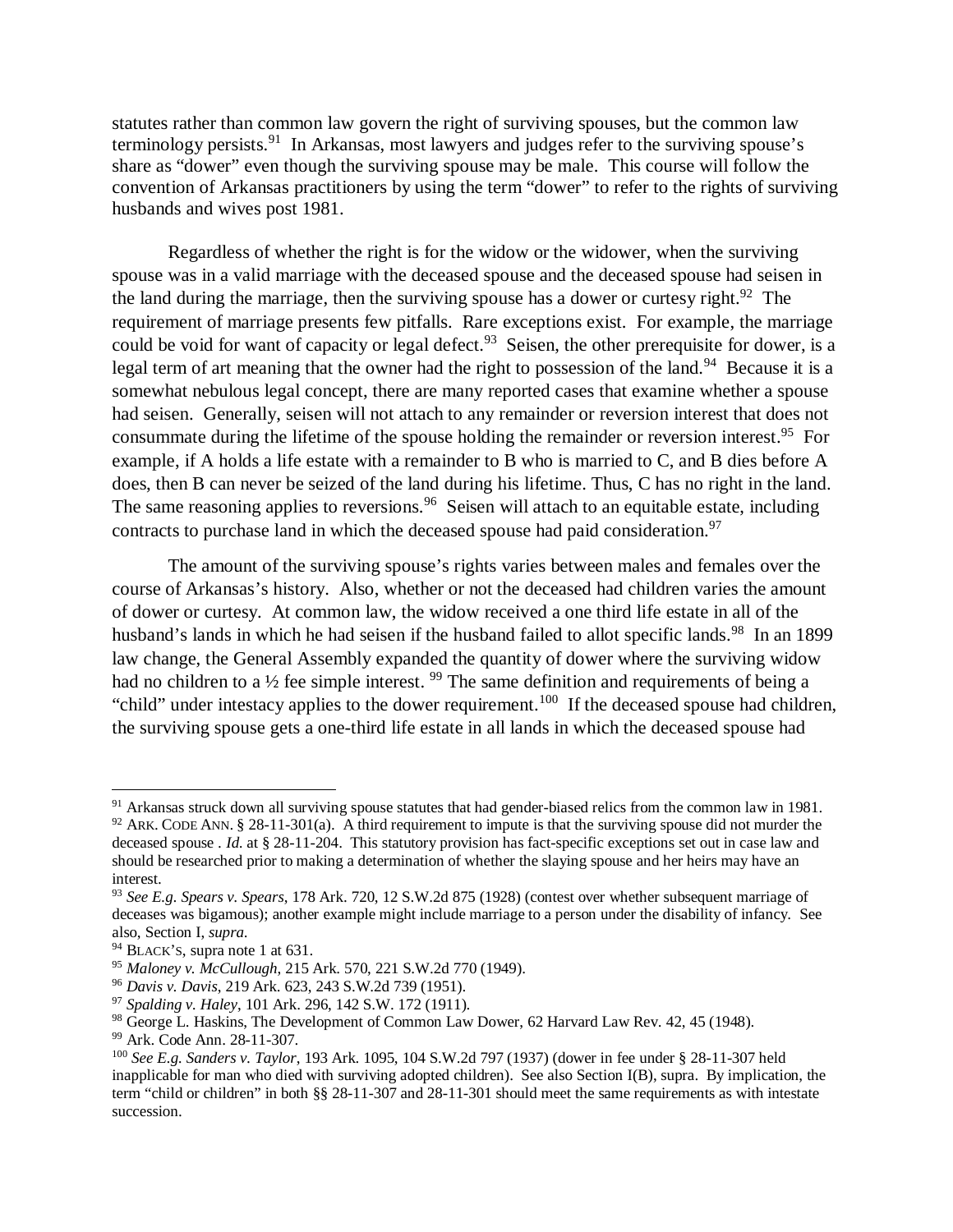seisen during the marriage.<sup>101</sup> This did not vary the common law. Should the deceased spouse die without children, differences between ancestral property and new acquisitions come into consideration. For new acquisitions, the surviving spouse gets one half of the lands in which the deceased spouse had seisen during the marriage in fee.<sup>102</sup> The surviving spouse, however, receives only a life estate in half of the lands for ancestral property.<sup>103</sup>

From 1939 to 1981, the law did not vary in substance from the current law with regard to surviving spouses of intestates. The only difference was semantics. As in common law, the former law labeled the share allotted the surviving husband as "curtesy" and the share allotted the wife as "dower." Prior to 1939, there were two schemes for the husband and one for the wife. From statehood to 1925, the husband could receive common law curtesy.<sup>104</sup> That is, a life estate in 100% of the wife's lands provided that any children were born to the marriage. In 1925, the legislature modified the common law to provide the husband with a 1/3 life estate in the lands if the wife died with children and a 1/2 life estate in the lands if the wife died without children.<sup>105</sup> This changed to comport with the wife's rights in 1939. Dower for the widow was a 1/3 life estate in the husband's lands from statehood to 1891 whereupon the widow began to receive dower in fee when her husband died without children.<sup>106</sup> From then, the provisions for the widow remained unchanged with the husband's rights becoming equal to the wife's, as previously mentioned, in 1939.<sup>107</sup>

The extent of dower is both far-reaching and durable.<sup>108</sup> A spouse's dower interest attaches to all seized lands conveyed by the deceased spouse during the marriage to the surviving spouse.<sup>109</sup> Furthermore, one spouse cannot unilaterally extinguish the other spouse's dower rights by conveying the land away without the other spouse's consent.<sup>110</sup> The non-consenting spouse may seek to recover lands conveyed by the deceased spouse.<sup>111</sup> The statutes bar the ability of the non-consenting spouse to recover lands conveyed after the conveyance is of record for 7 years. $112$ 

<sup>105</sup> *Id.*

<sup>106</sup> *See* English's Digest 59 and Act of March 24, 1891.

<sup>101</sup> ARK. CODE ANN. § 28-11-301(a).

<sup>102</sup> *Id.* at § 28-11-307 (a)(1)

 $103$  *Id.* at (b).

<sup>104</sup> *See* Act 149 or 1925.

<sup>&</sup>lt;sup>107</sup> The Arkansas Supreme Court recognized the equal treatment of surviving spouses of an intestate under the law from 1939 to 1981in *Beck v. Merritt*, 280 Ark 331, 657 S.W.2d 549 (1983).

<sup>108</sup> Herein, the author will refer to the surviving spouse's share generically as "dower." The extent and nature of dower and curtesy are the same.

<sup>109</sup> *Id.* at § 28-11-301.

 $110$  *Id.* at § 28-11-201(a).

<sup>111</sup> *See Id.* and *See also E.g. Roetzel v. Beal*, 196 Ark. 5, 116 S.W.2d 591 (1938) (widow recovered her dower interest from one purchasing the husband's in interest at an execution sale). The exception to this is dower in fee, wherein the surviving spouse's right is immediately vested, making the surviving spouse a tenant in common with the heirs of the deceased. *Se*e note 37, *infra*.

<sup>112</sup> *See* ARK. CODE ANN. § 28-11-203.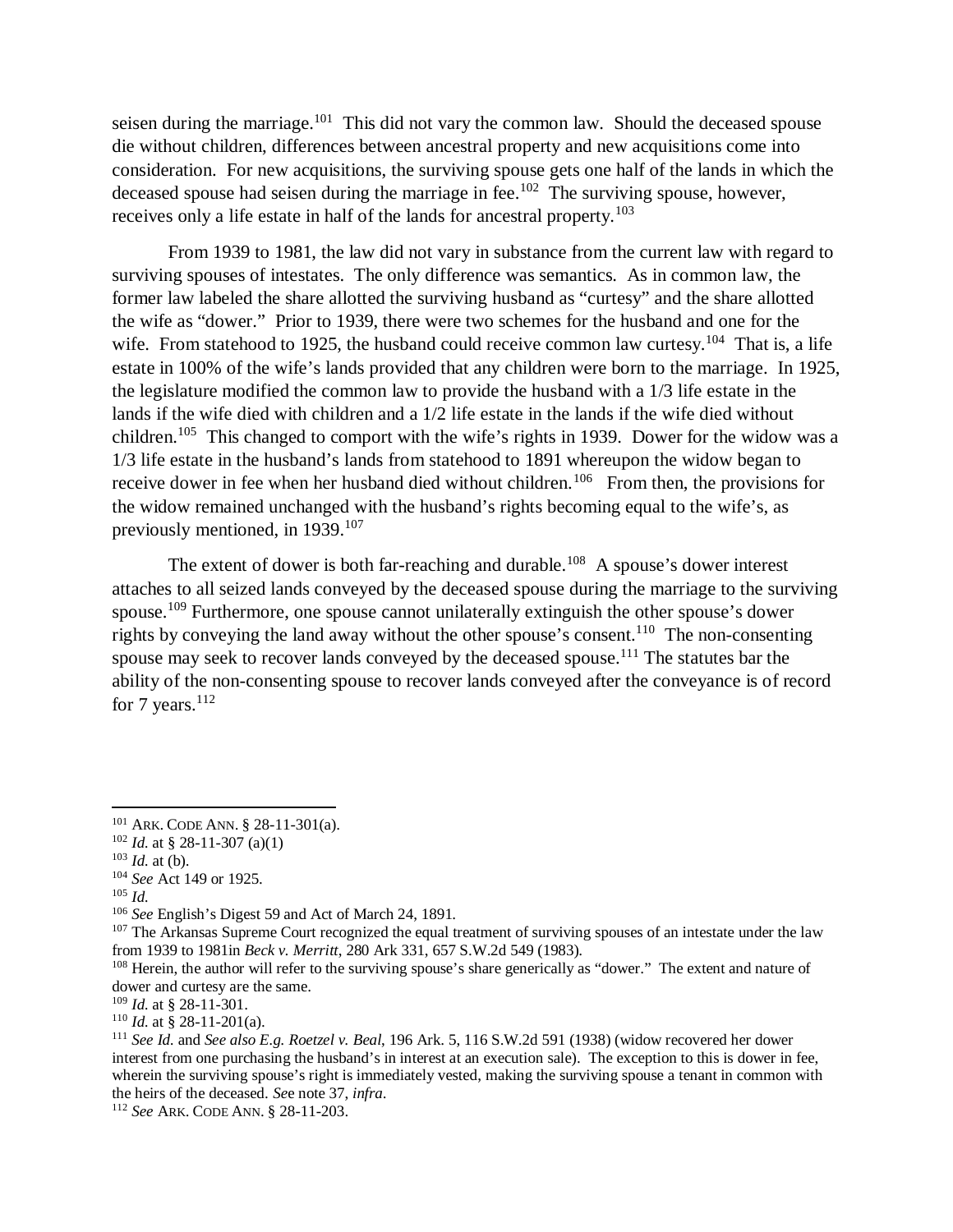An action to compel assignment of dower generally abates upon the surviving spouse's death.<sup>113</sup> When the surviving spouse dies, the remainder to life estate dower interest passes by the deceased spouse's will or by intestacy, whichever is applicable.<sup>114</sup> A spouse with a consummate, but unassigned dower interest conveys no right to possession to a grantee.<sup>115</sup> Such a grantee, however, does receive the spouse's equitable right to compel the heirs to assign the dower.<sup>116</sup> The heirs of the intestate are under a duty to assign the surviving spouse dower.<sup>117</sup> Once assigned, the dower is perfected and carries the right to possession.<sup>118</sup>

Dower in fee comes off the top of the intestate's estate.<sup>119</sup> Whatever is left after the dower share is the "heritable estate."<sup>120</sup> Life estate dower is superior to the rights of the intestate's heirs, but does not actually reduce the heritable estate.<sup>121</sup> This distinction is important in the current inheritance code which provides that a surviving spouse of less than 3 years takes only one half of the "heritable estate."<sup>122</sup>

Under the common law, until consummated and assigned, dower is inchoate.<sup>123</sup> The term "inchoate" means that something is partially done or imperfect.<sup>124</sup> For inchoate dower interests, an operator must impound 1/3 of the royalty for the surviving spouse and withhold royalty payments "until the rights of the surviving spouse are determined."<sup>125</sup> Dower is not alienable in the lifetime of the seized spouse, but the unseized spouse may relinquish dower rights during the lifetime of the seized spouse.<sup>126</sup> To consummate dower, the only requirement is the death of the seized spouse.<sup>127</sup> Upon the death of the seized spouse, dower is consummate, but unassigned.<sup>128</sup>

Prior to assigning the dower, the heirs must execute a written agreement giving the surviving spouse the right to execute oil and gas leases and to receive all payments on any lease

<sup>113</sup> *Burrus v. Butt*, 126 Ark. 584, 191 S.W. 33 (1917). (administrator of widow's estate could not sue to recoup rents from widow's unassigned dower interest). Notably, this case dealt with life estate dower rather than fee simple dower. Naturally, this abates on death. In the case of fee simple dower, the abatement should also occur, but the widow's heirs, devisees and grantees should not lose their estate for lack of an assignment. See notes 72, and 73, infra.

<sup>114</sup> ARK. CODE ANN. § 28-11-301.

<sup>115</sup> *See Barnett v. Meacham*, 62 Ark. 313, 35 S.W. 533 (1896); *Brinkley v. Taylor*, 111 Ark. 305, 163 S.W. 521 (1914).

<sup>116</sup> *Weaver v. Rush*, 62 Ark. 51, 34 S.W. 256 (1896); *Baum v. Ingraham*, 141 Ark. 243, 216 S.W. 704 (1919).

<sup>117</sup> ARK. CODE ANN. § 28-39-301(a).

<sup>118</sup> AM. JUR. 2D Dower and Curtesy § 32.

<sup>119</sup> *Id*. at § 28-9-206(b)(1).

 $120$  *Id.* at (c).

<sup>&</sup>lt;sup>121</sup> The author believes that the correct reading of  $\S$  28-9-206 is the "subject to" language means that life estate dower is superior to the heir's interest, and that the dower in fee provisions of § 28-11-307 reduce the intestate's heritable estate.

<sup>122</sup> *Id*. at § 28-9-214.

<sup>123</sup> *See* AM. JUR. 2D Dower and Curtesy §§ 32 and 34.

<sup>&</sup>lt;sup>124</sup> BLACK'S LAW DICTIONARY 337 ( $2<sup>nd</sup>$  Pocket ed. 2001).

<sup>&</sup>lt;sup>125</sup> ARK. CODE ANN. at § 28-11-304. This section seeks to protect the surviving spouse until the assignment of dower, and presumably, the Legislature's intent is to encourage the heirs to assign the surviving spouse dower by directing the operator to pay nothing to the heirs or spouse until the heirs make the assignment.

<sup>126</sup> *Le Croy v. Cook*, 211 Ark. 966, 204 S.W.2d 173 (1947).

<sup>127</sup> AM. JUR. 2D Dower and Curtesy § 34.

<sup>128</sup> *See* AM. JUR. 2D Dower and Curtesy §§ 32 and 34.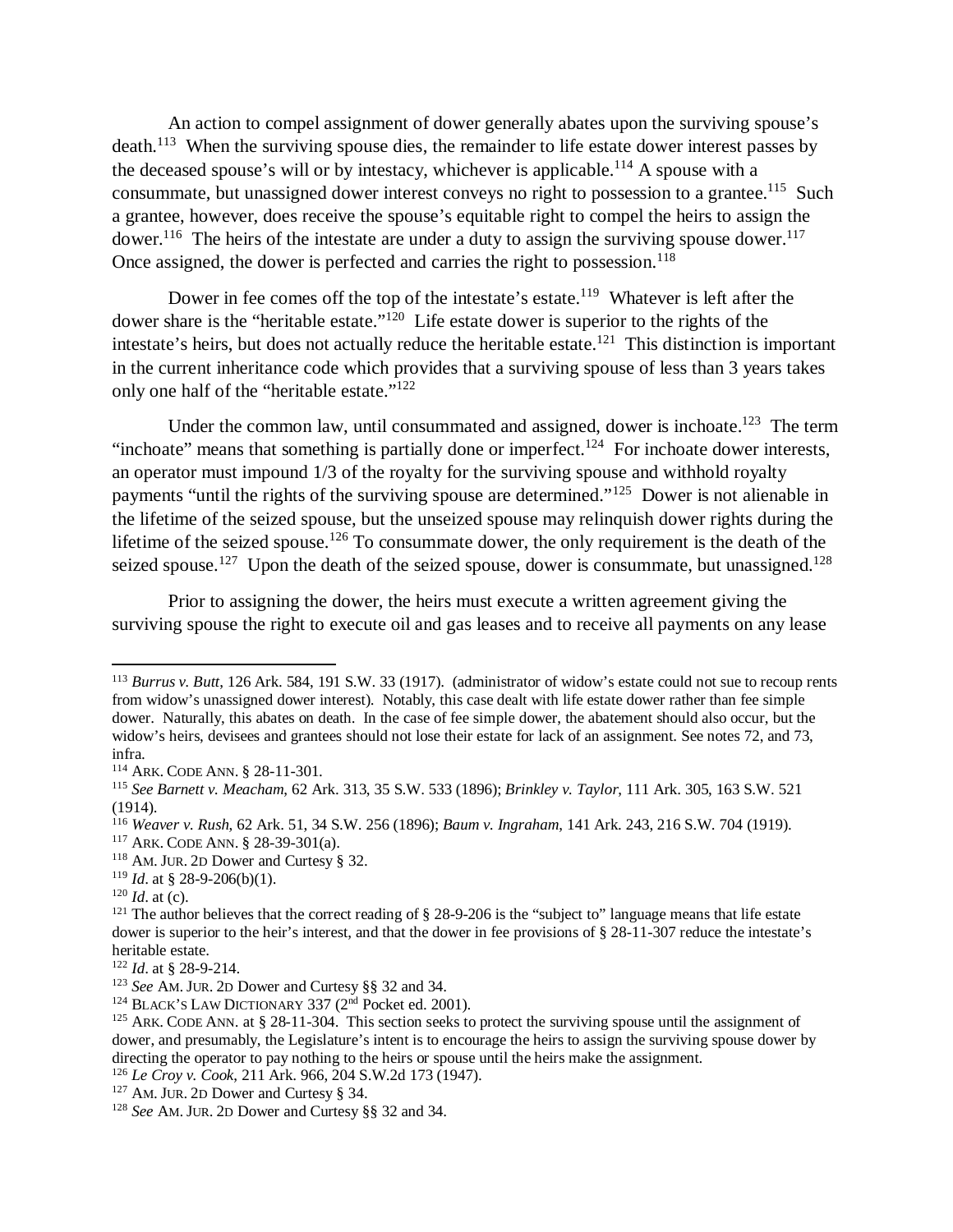during the surviving spouse's lifetime.<sup>129</sup> The assignment is a written instrument that describes the lands assigned with the endorsed acceptance of the spouse and an acknowledgment from both spouse and heirs.<sup>130</sup> The assignment should be recorded with the probate clerk.<sup>131</sup> The exception to assignment as a requirement of perfection of dower interests is dower in fee when there are no children and the property is a new acquisition.<sup>132</sup> If the heirs fail to make the assignment, the surviving spouse may petition the court to compel the heirs to assign dower.<sup>133</sup> If the court cannot partition the land without great prejudice to either party, then the court will either order the sale or rental of the land.<sup>134</sup>

In the case of fee simple dower, the alienation of a perfected, but unassigned dower interest should be freely alienable. While there are no Arkansas cases on point, there are cases show that an heir of devisee of a fee simple holder is a tenant in common with the heirs and devisees of the owning spouse.<sup>135</sup> To reconcile the common law cases, the right to assignment of specific lands would abate if not assigned during the endowed's lifetime, but not the estate in land. $136$ 

#### **B. Homestead**

An often overlooked right of spouses that has less relevance in this day and time is homestead. The policy of homestead is to provide place for a surviving spouse to live after the passing of his or her spouse.

Arkansas's homestead laws discern a surviving spouse's rights based upon whether or not there are children, whether or not the surviving spouse has a homestead of his or her own, and the length of the marriage.<sup>137</sup> First, the length of the marriage must be more than 1 year for homestead rights to attach.<sup>138</sup> In the case of no children and no separate homestead, the

<sup>129</sup> ARK. CODE ANN. § 28-39-302.

<sup>130</sup> *Id.* at § 28-39-301(b).

 $131$  *Id.* at (c).

<sup>132</sup> *Barton v. Wilson*, 116 Ark. 400, 172 S.W. 1032 (1916).

<sup>133</sup> ARK. CODE ANN. § 28-39-303.

<sup>134</sup> *Id.* at § 28-39-305 and 306.

<sup>135</sup> *See e.g. Tennison v. Carroll*, 219 Ark. 658, 243 S.W.2d 944 (1951) (court mentioned in dicta that where widow had both dower in fee and homestead interest in same property that widow might abandon her homestead interest and become a tenant in common with the heirs).

<sup>136</sup> *See Arbaugh v. West,* 127 Ark. 98, 192 S.W. 171 (1917). In this case the court addressed whether a widow holding a dower in fee simple could avail herself of Kirby's Digest § 2706. This was an as-yet unaddressed question in the law. Section 2706 gave the widow the right to request commissioners in chancery to "lay off" dower "in the lands of the husband…on any part of the lands of the deceased whether or not the same shall include the usual dwelling of the deceased husband and family or not." That is, the widow could exercise a personal right to request a particular tract of land for her to own in severalty. In discussing whether widow holding a fee simple dower could exercise this statutorily granted privilege, the court observed, in dicta, that such a privilege inalienable. In no way did the court declare that the estate was inalienable or that the grantee of such a deed held no present estate. The only holding was that the widow's personal right to "cherry pick" the most valuable lands did not convey. The case does state that the widow is not a tenant in common with the heirs, but the quote should not be taken out of context. The widow is, in fact, a person with greater rights than the heirs which is what the case decided.

<sup>137</sup> *See* Ark. Code Ann. § 28-39-201 et. seq.

<sup>138</sup> *Id*. at (d).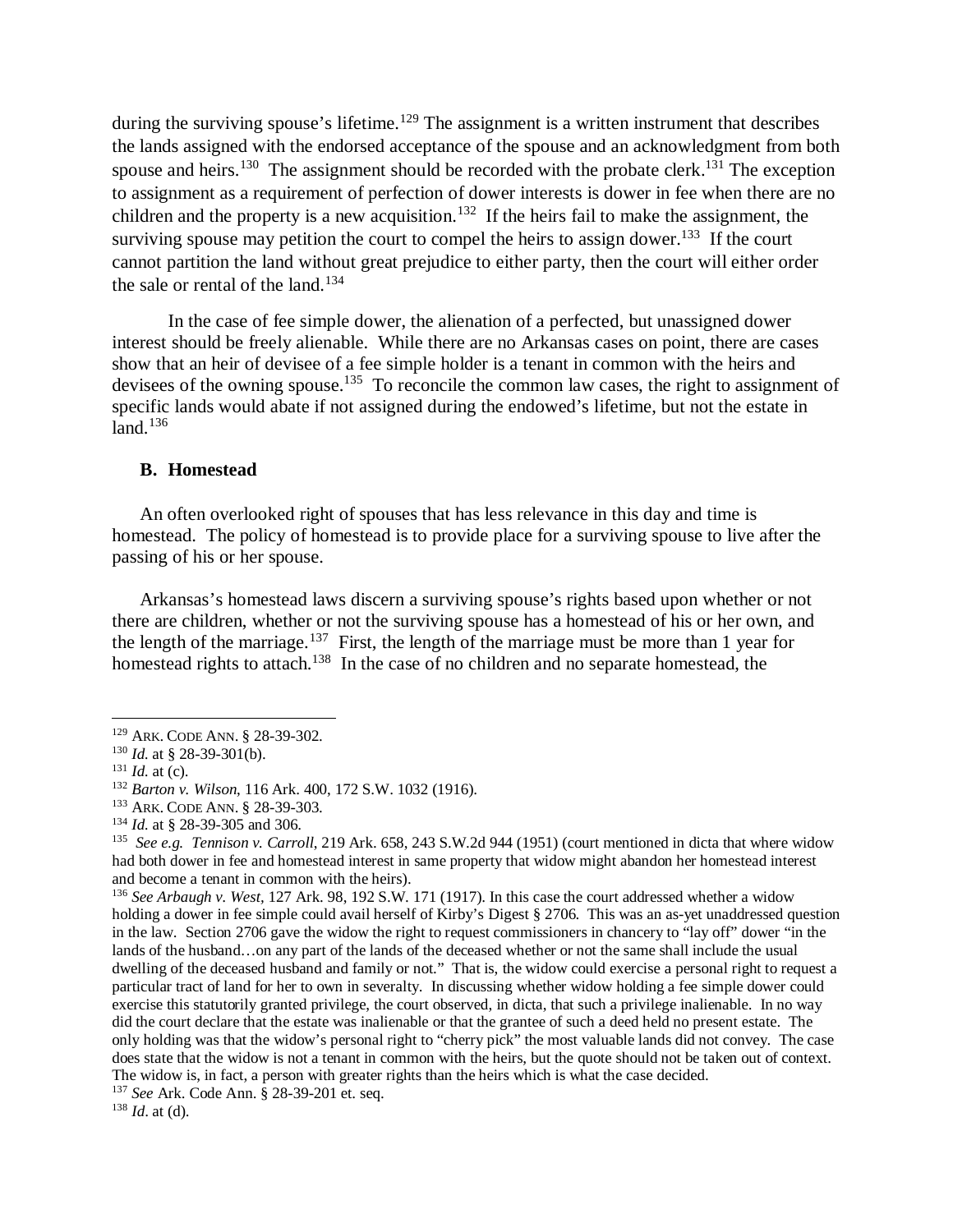surviving spouse receives 100% the rents and profits from the homestead for life.<sup>139</sup> Where there are both a surviving spouse and minor children, the split is 50% to the spouse and 50% to the minor children.<sup>140</sup> Upon the age of majority, the share to each minor child abates and reverts to the other minor children. Once all reach majority, the surviving spouse receives 100% until death.<sup>141</sup> Should the surviving spouse die during the children's minority, they receive  $100\%$ .<sup>142</sup> Naturally, oil, gas, mining, and timber royalties are "profits" that fall within this right.

The quantity of land for the homestead depends on whether the land is in the city limits or in the county. In the city, the homestead is only 1 acre of land. In the county, the homestead may be up to 160 acres unless the value exceeds \$2500 in which case, the homestead reduces to 80 acres.<sup>143</sup> The homestead lands must be contiguous to the ordinary place of dwelling of the deceased.<sup>144</sup> Homestead rights are cumulative to dower.<sup>145</sup> I.e. the surviving spouse keeps a dower interest in the remainder of the lands.

To claim the homestead right, the surviving spouse guardian of the minor children must file a legal description of the lands claimed with the probate clerk.<sup>146</sup> With town lots, there are additional steps that render the homestead right de facto valueless to the surviving spouse. With town lots, the clerk will appoint three commissioners to report on the value of the homestead.<sup>147</sup> If the lot exceeds \$2500 in value, the probate court must sell the lot.<sup>148</sup> This, obviously, is a relic from the past, but it is good law.

#### **C. Community Property**

When the spouses live in a community property state such as Texas or Louisiana but one spouse owns a property in Arkansas most of these situations work themselves out in the author's experience because the spouse who owns the property usually took the property as inheritance, putting it beyond the reach of the home state's community property laws. In that case, Arkansas dower laws apply. When the owning spouse acquired the property during the marriage, the community property laws of the home state come into play. Again, if the property was properly leased with both spouses signing the lease, this is a division order analyst problem. The lease will remain in force, and the only consideration is to whom the operator will pay royalties. The home state's laws will then apply through Arkansas's Disposition Community Property laws.

These provisions are in title 28, chapter 12 of the Arkansas Code. The statues apply to all real property acquired with community property.<sup>149</sup> That is, if the owning spouse sold his inherited property in Louisiana to buy property in Arkansas, the acquired Arkansas property

<sup>139</sup> *Id*. at (b).

<sup>140</sup> *Id*.

<sup>141</sup> *Id*.

<sup>142</sup> *Id*. at (c).

<sup>&</sup>lt;sup>143</sup> A small community or village with no urban amenities such as a post office or school may be considered rural for purposes of homestead. *King v. Sweatt*, 115 F. Supp. 215 (W.D. Ark 1953).

<sup>144</sup> *Id*.

<sup>145</sup> *Vesper v. Woolsey*, 231 Ark. 782, 332 S.W.2d 602 (1960).

<sup>146</sup> Ark. Code Ann. § 28-39-202.

<sup>147</sup> *Id*. at § 28-39-203.

<sup>148</sup> *Id*. at § 28-39-204.

<sup>149</sup> Ark. Code Ann. § 28-12-101(2).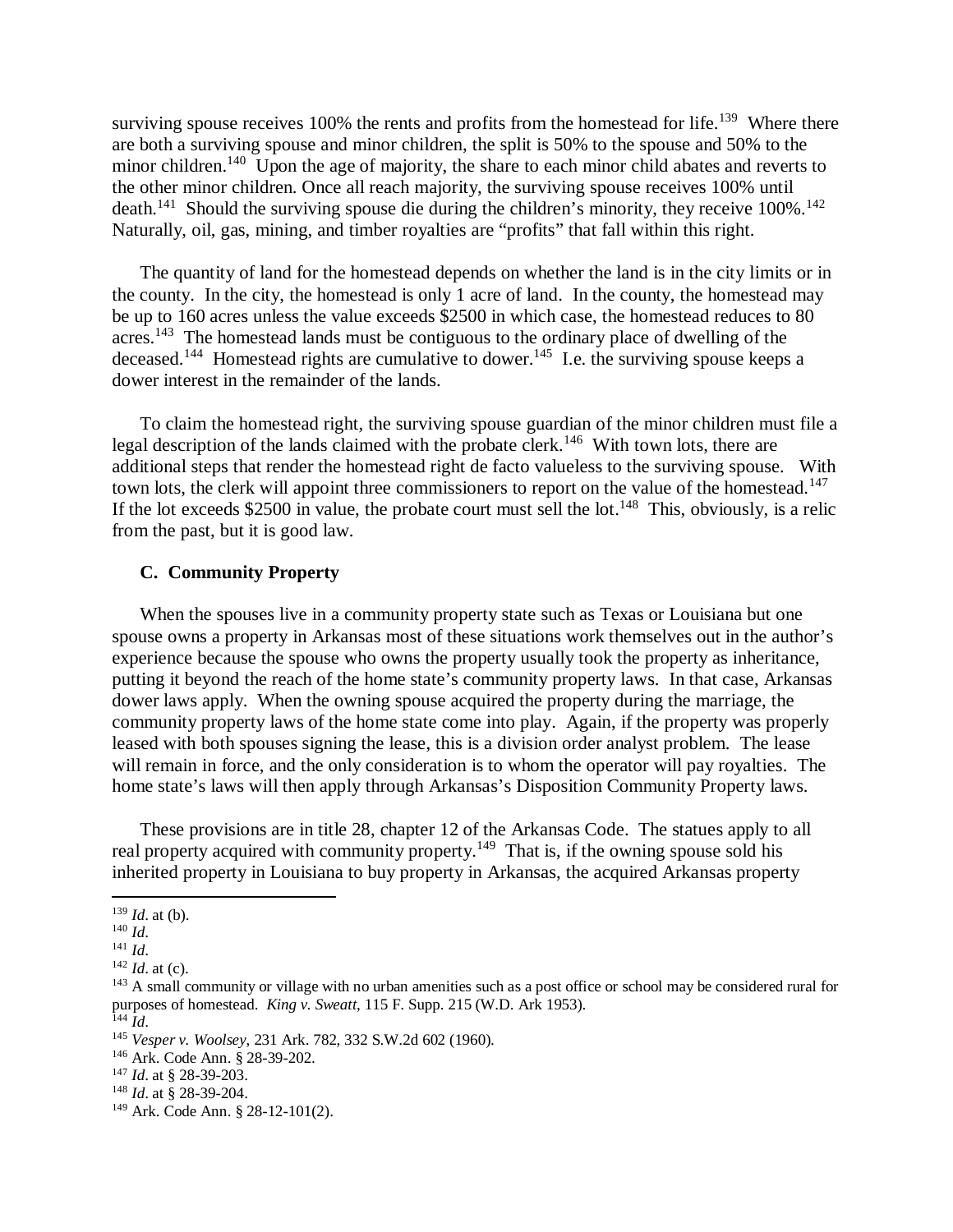remains separate property. If, on the other hand, the owning spouse bought the property with funds from the marital bank account, it is community property. This code provision allows proportional allocation of community and separate property within the same transaction.<sup>150</sup> Should the owning spouse acquire a \$150,000 parcel of property with \$50,000 in community funds and \$100,000 in separate funds, the parcel is 1/3 community and 2/3 separate. There is, however, a rebuttable presumption on the books. If the property was acquired in Arkansas as a tenancy by the entirety, then the presumption is that the property is not community property.<sup>151</sup> This means that a surviving spouse may convey the property free of the community property claim so long as the purchaser is one for value.<sup>152</sup> Notice is irrelevant unless there is a court order perfecting the title as community property. In the same manner, an heir of devisee may alienate the property to purchaser for value.<sup>153</sup> In both cases, the allocation of community property requires only a written demand on the surviving spouse, heir, personal representative, or administrator.<sup>154</sup>

## **D. Spousal Rights Summary**

What rights do non-owning spouses possibly possess?

- 1) Dower: Right at common law to allowance from lands of owning spouse.
	- a. Requirements
		- i. Marriage: Valid marriage required.
		- ii. Seisen: Owning spouse must have right to possess land during lifetime. E.g. Dower does not attach to future interests.
	- b. Amount
		- i. Owning spouse has children: Non-owning Spouse gets 1/3 interest for life.
		- ii. Owning spouse has no children: Non-owning Spouse gets ½ in fee simple.
- 2) Homestead: Statutory right to possess family home and attendant lands.
	- a. Will never apply to severed minerals
	- b. Will apply to minerals attached to family home
	- c. Requirements:
		- i. Marriage duration  $> 1$  year
		- ii. Spouse has no separate homestead
	- d. Amount
		- i. No children: Spouse receives 100% of rents and profits for life.
		- ii. Minor children: 50% to spouse; 50% to children until children make it to 18 years of age.
- 3) Community Property: Arkansas does not have it, but will recognize it.

<sup>150</sup> *Id*.

<sup>151</sup> *Id*. at § 28-12-102((2).

<sup>152</sup> *Id*. at § 28-12-106.

<sup>153</sup> *Id*.

<sup>154</sup> *Id*. at §§ 28-12-104 and 28-12-105.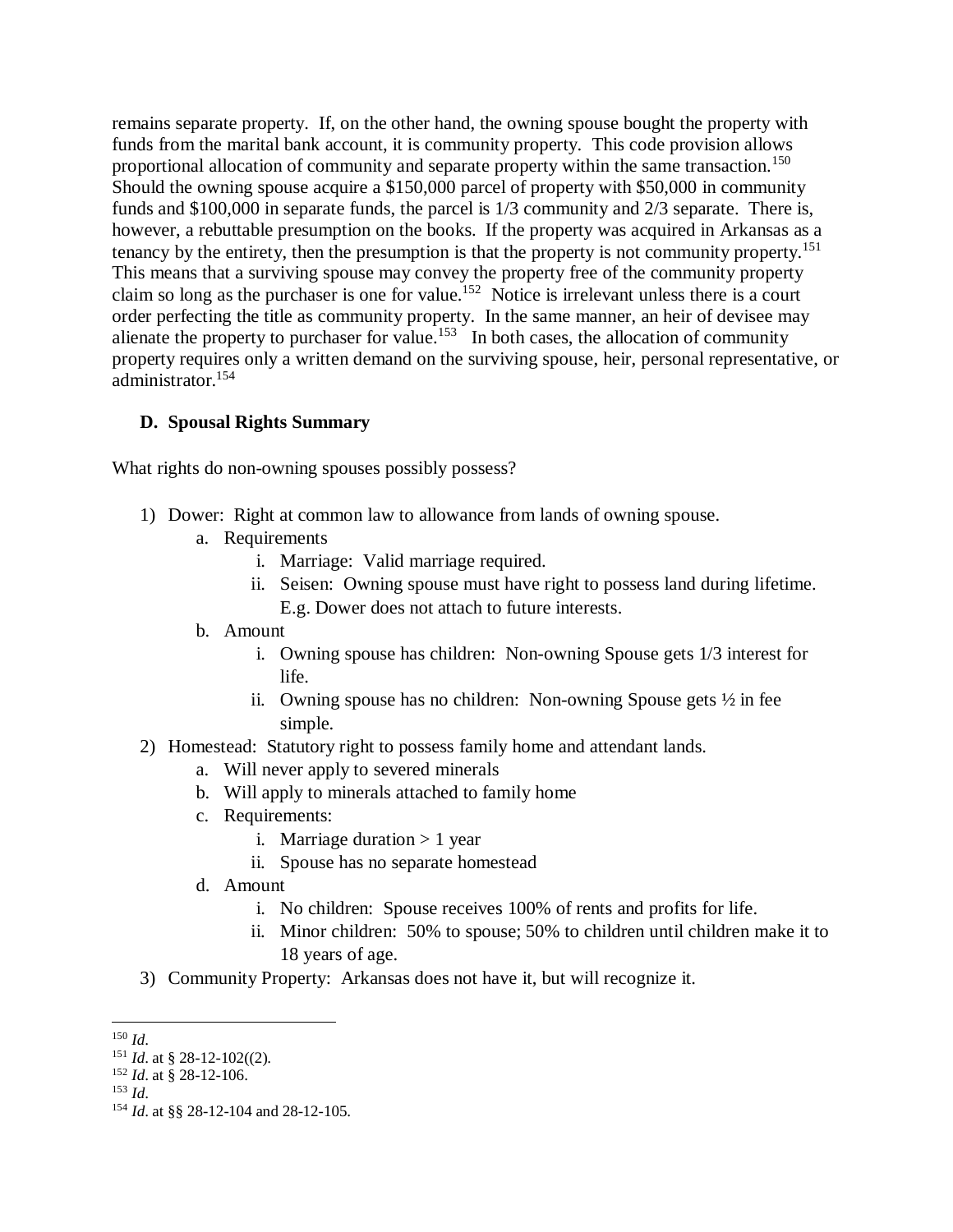- a. To recognize, the surviving spouse must make a demand for allocation from heirs.
- b. Allocation must be recorded in real estate records; or there must be a Court Order allocating the community property interest.
- c. There is no duty to inquire whether property is community property.
- d. There is no liability for paying out on possible community property without a demand from the party asserting the interest.

How do I deal with these rights?

- 1) Where there is a surviving spouse, you have a statutory duty to impound 1/3 of the proceeds for production until the rights of the spouse are determined.
- 2) Dower:
	- a. Obtain release of interest from spouse; or
	- b. Require recorded assignment of dower from heirs
- 3) Homestead:
	- a. If there is a surface estate attached to the interest, obtain statement as to whether the property was homestead and the spouse has no separate homestead.
	- b. If requirements are met, require claim be filed with probate clerk.
- 4) Community property:
	- a. There is no duty to discover whether the interest is community or not.
	- b. If there is no demand, pay in accordance to record title.
	- c. If there is a demand, suspend until presented with a written, notarized, and recorded allocation or a Court Order.

# **V. Common Probate Alternatives**

There is a constant push to avoid probate. Some plans to avoid probate are well-laid, but others can cause more problems than avoided. The two most common means of avoiding probate are trusts and beneficiary deeds.

## **A. Trusts**

A trust is merely an agreement where a party holds title for the benefit or himself or others. A trust is basically an encumbrance on the property. Provided that there was a valid conveyance into the trust, the death of a trustee will trigger additional title requirements. Upon the death of the trustee, the new trustee should present the oil and gas lessee with adequate proof of death of the trustee and a Certification of Trust. The certification is authorized by Ark. Code Ann. § 28- 73-1013. The certification must contain:

(1) a statement that the trust exists and the date the trust instrument was executed;

- (2) the identity of the settlor;
- (3) the identity and address of the currently acting trustee;
- (4) the powers of the trustee;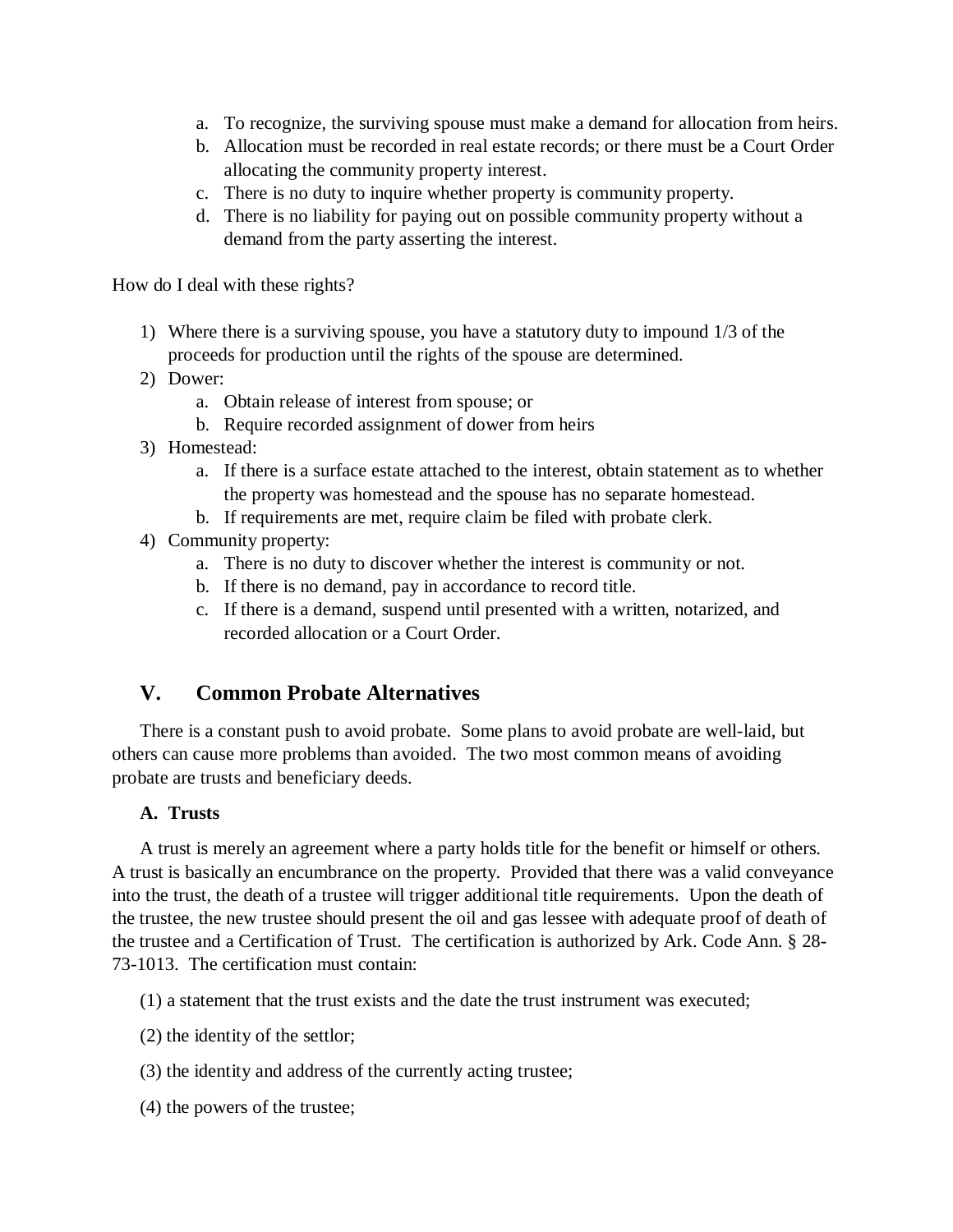(5) the revocability or irrevocability of the trust and the identity of any person holding a power to revoke the trust;

(6) the authority of cotrustees to sign or otherwise authenticate and whether all or less than all are required in order to exercise powers of the trustee; and

(7) the manner of taking title to trust property.

The certification of trust is important because it provides a shield to liability. One "who acts in reliance upon a certification of trust without knowledge that the representations contained therein are incorrect is not liable to any person for so acting and may assume without inquiry the existence of the facts contained in the certification."<sup>155</sup>

#### **B. Beneficiary Deeds**

This alternative was passed by the legislature in  $2005$ .<sup>156</sup> Thus far, it has not gained much momentum, but more of these deeds are appearing in the County records for minerals. The beneficiary deed must expressly state that it shall not take effect until the grantor's death.<sup>157</sup> The Grantor may continue to own, possess, and waste the property.<sup>158</sup> That is, the grantor is free to mortgage, lease, and even sell the property. The beneficiary deed is not a present interest in land to the grantee.<sup>159</sup> There is no limit to the type of grantee to a beneficiary deed so long as the grantee may lawfully hold the estate or title.<sup>160</sup> The deed must substantially conform to the statutory form and be recorded prior to the grantor's death.<sup>161</sup>

It is possible to revoke the beneficiary deed by either selling the property, filing a revocation of the beneficiary deed, or filing of a second beneficiary deed.<sup>162</sup> All of these must be done prior the owner's death.

To date, there has been no published title standard for dealing with beneficiary deeds other than to examine the statute for compliance. Considering the content of the statute, the best practice would be to:

- 1) Obtain adequate proof of death for the owner.
- 2) Obtain recorded copy of beneficiary deed.
- 3) Check that deed substantially complies with statutory form.
- 4) Check that recording date is prior to date of owner's death.
- 5) Check of title records from date of beneficiary deed forward to determine whether there was a sale of the property, revocation of the deed, or a second beneficiary deed.

<sup>155</sup> Ark. Code Ann. § 28-73-1013(f)(1).

<sup>156</sup> Codified at Ark. Code Ann. § 18-12-608.

 $157$  *Id.* at (a)(1)(A).

<sup>158</sup> *See Id*. at (B)(i)(a).

<sup>159</sup> *Id*. at (b)(ii).

<sup>160</sup> *Id*.

<sup>161</sup> *Id*. at (c) and (g).

<sup>162</sup> *Id*. at (d) and (e).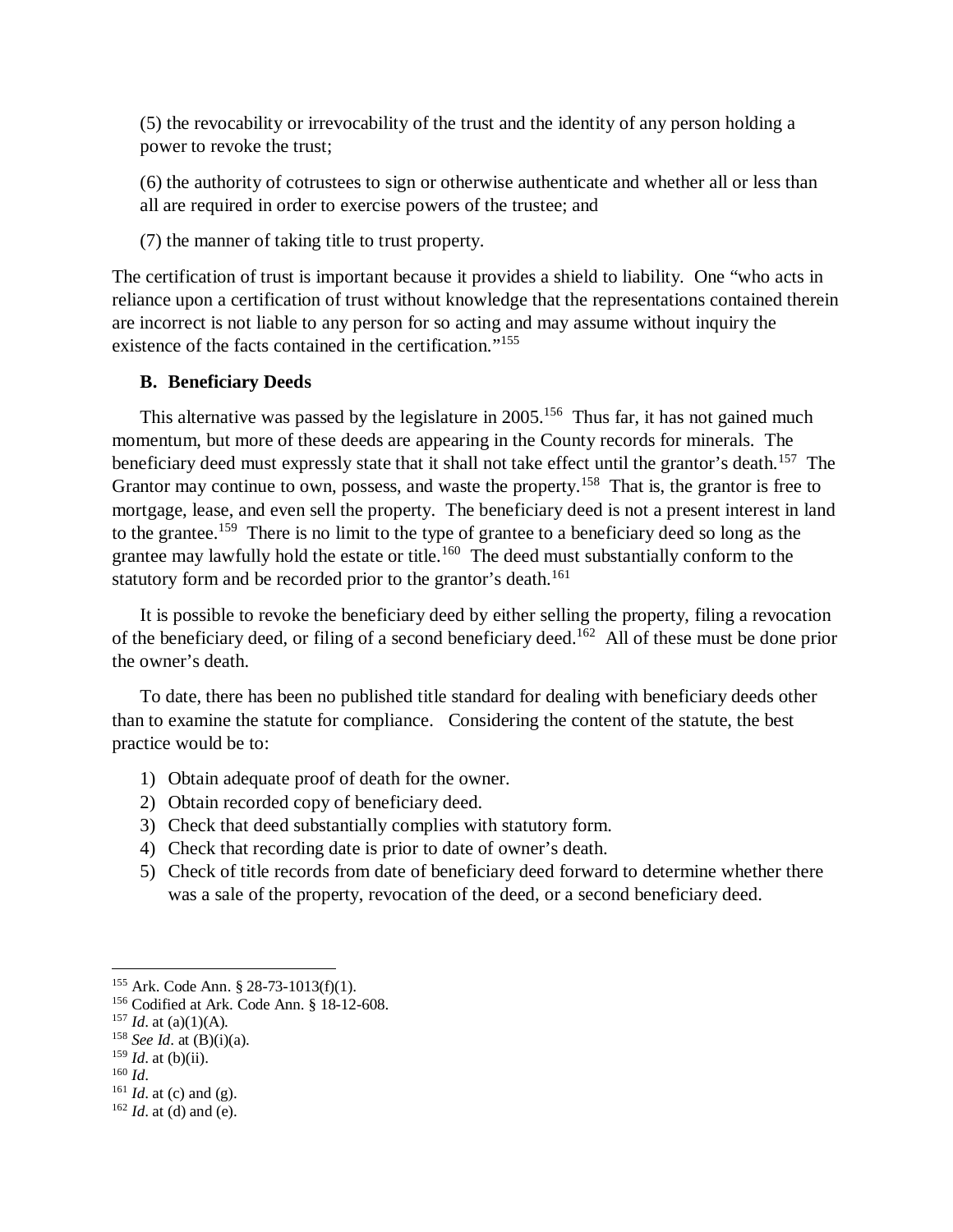## Exhibit A: Table of Descent 1969 to Present



<sup>1</sup>Note the term "heritable." Dower in fee can reduce the heritable estate.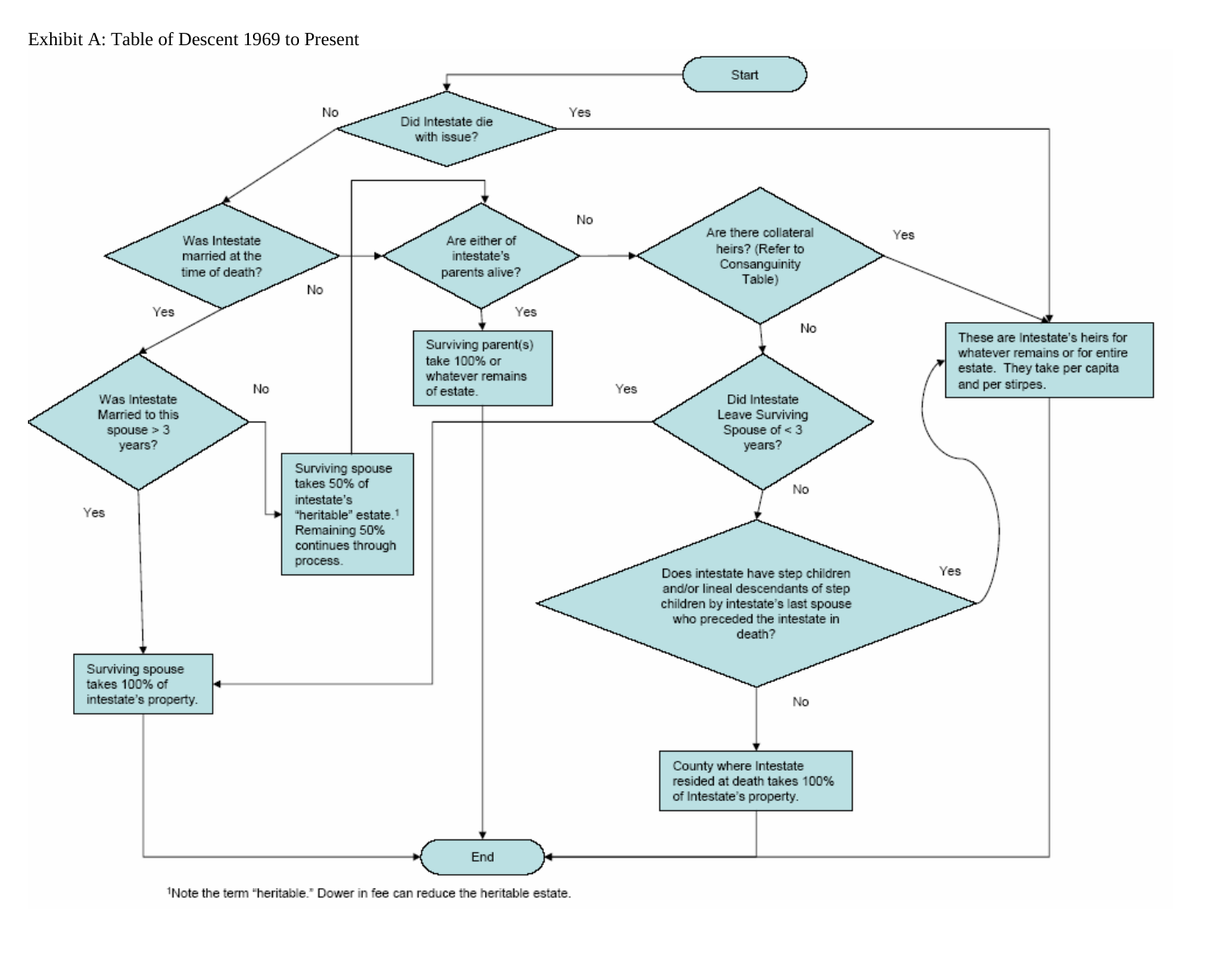Exhibit B: Table of Descent 1959-1969

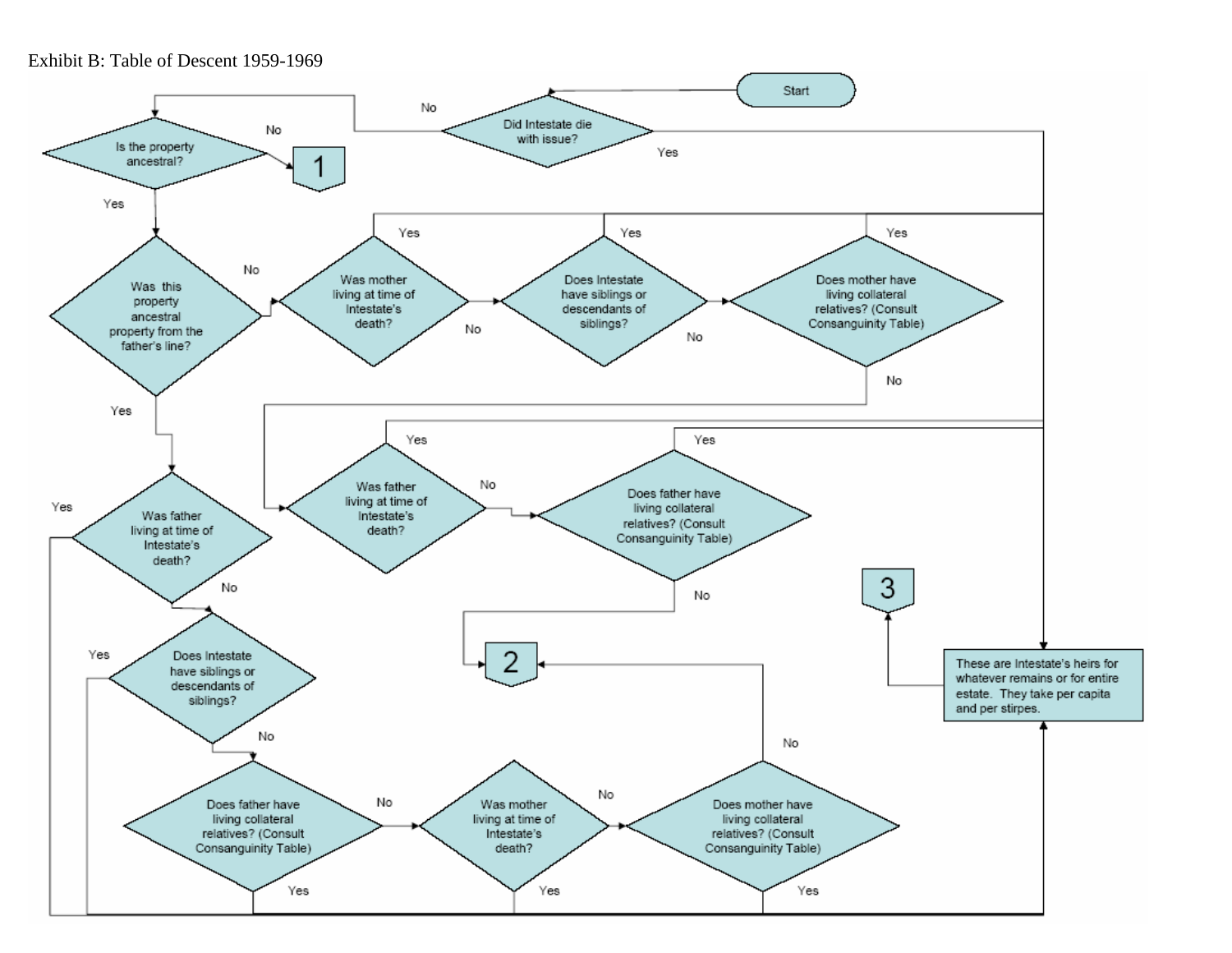Exhibit B: Table of Descent 1959-1969 (cont)



1-The language of the statute in effect is "heir." Presumably, this would include any heir of the spouse and not just descendants.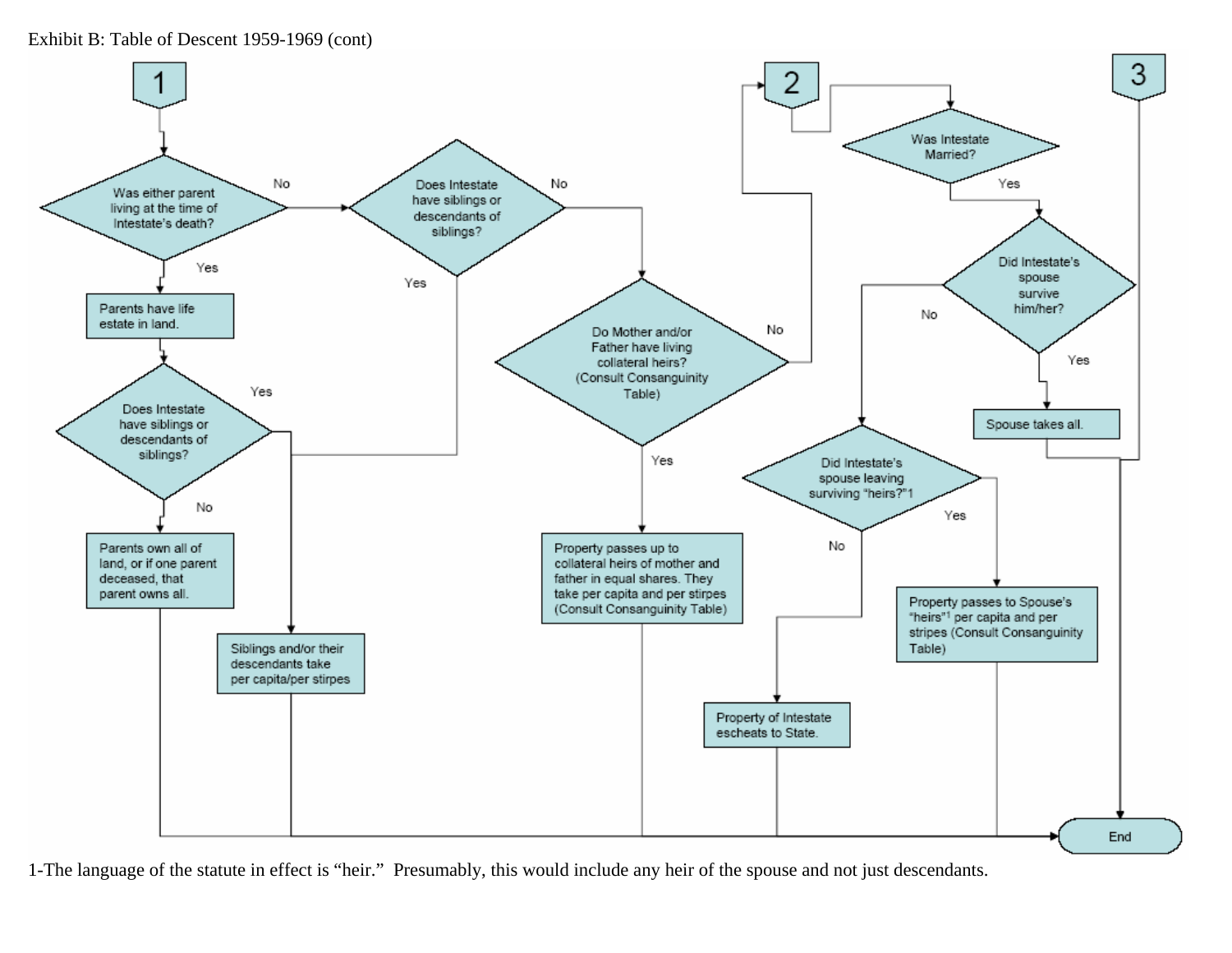Exhibit C: Table of Descent 1933-1959

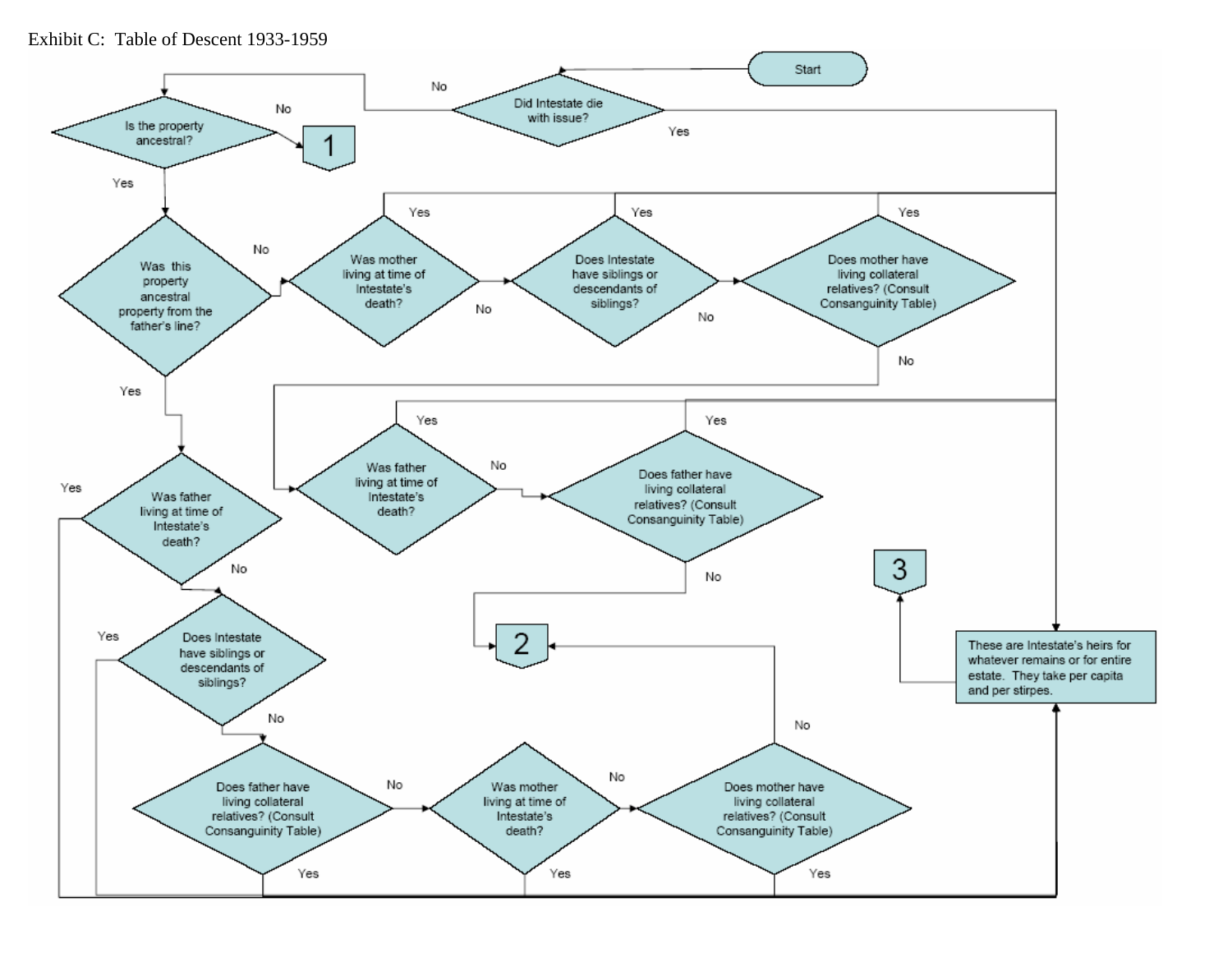Exhibit C: Table of Descent 1933-1959 (cont)

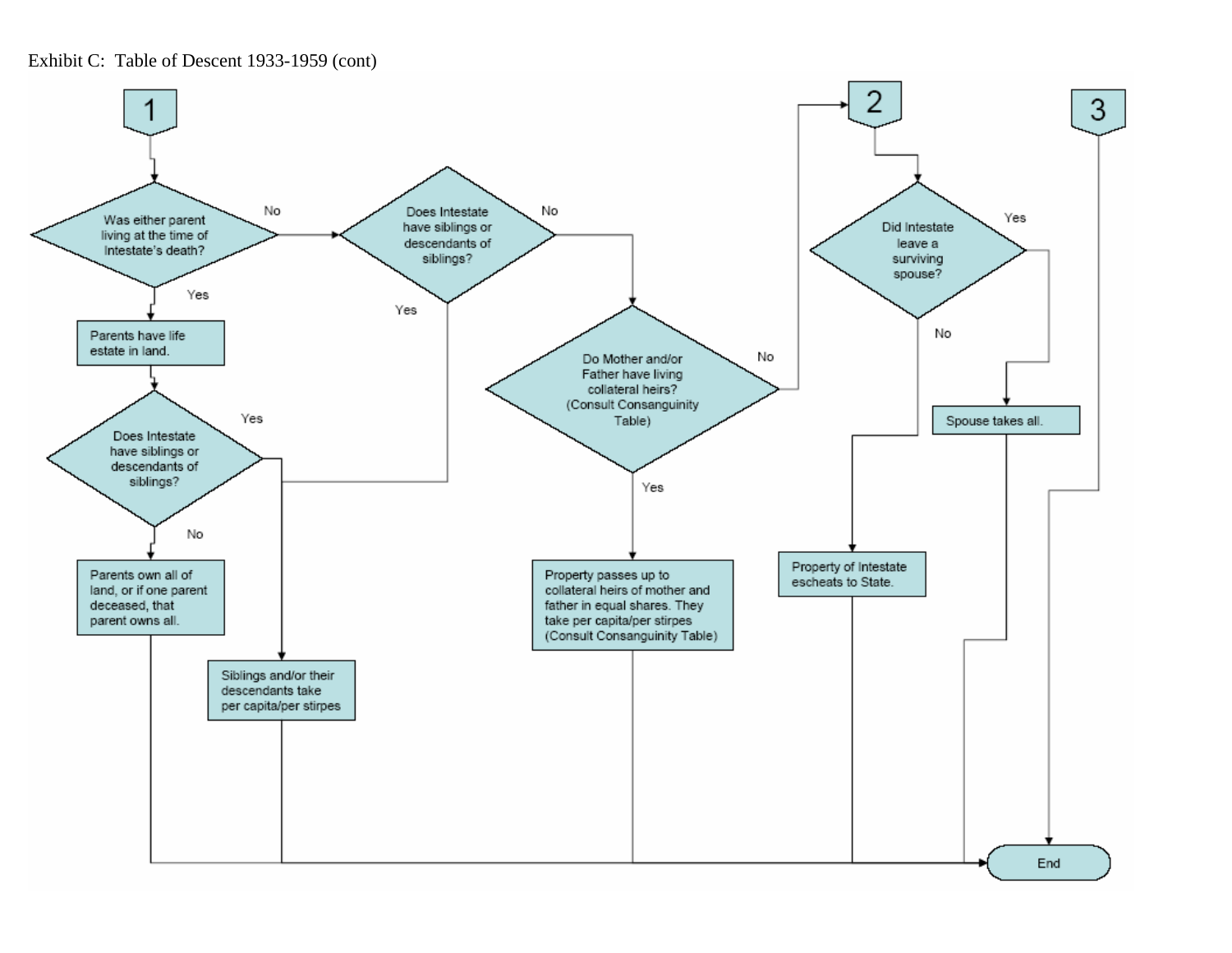Exhibit D: Table of Descent 1848-1933